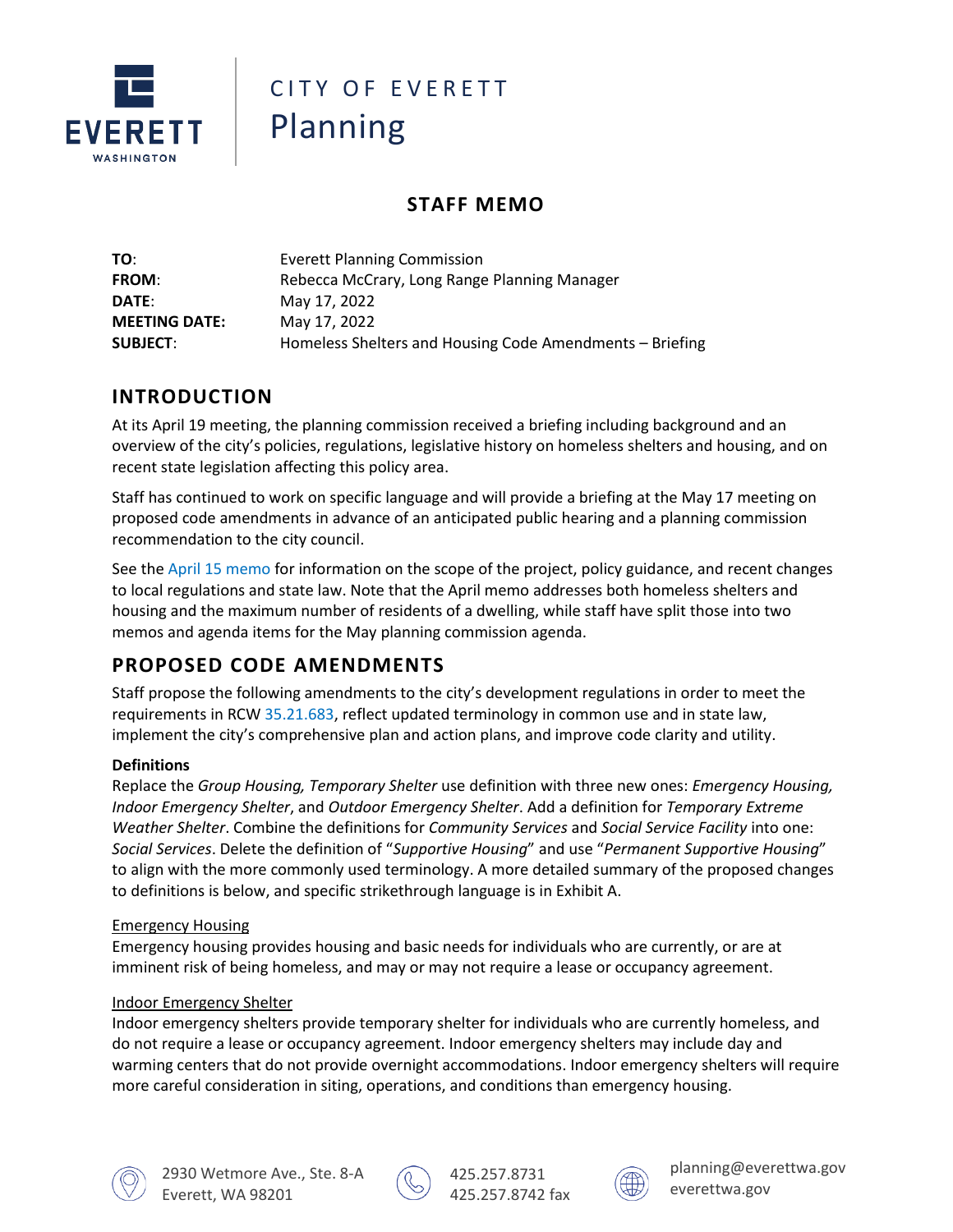#### Outdoor Emergency Shelter

Similar to indoor emergency shelter but instead of being contained within a building, the facility includes a designated area for temporary structures, including tents, vehicles, Pallet Shelters, and similar.

#### Temporary Extreme Weather Shelter

Temporary extreme weather shelters are buildings or portions of buildings occasionally repurposed or used for surge capacity in extreme weather situations, such as cold, heat, or smoke.

#### Social Services

Combine the definitions of Community Services and Social Services Facility into one definition called Social Services.

#### **Review process and zones allowed**

Under existing development regulations, Group Housing, Temporary Shelter is allowed with a conditional use permit in the UR3, UR4, NB, B, and MU zones [\(see zoning and other maps here\)](https://www.everettwa.gov/2205/Map-Gallery), except that larger facilities are allowed as an administrative use permit in the B and MU zones, and all facilities are prohibited on the ground floor on TOD or pedestrian streets in the B zone. Pursuant to RCW [35.21.915,](https://everett.municipal.codes/WA/RCW/35.21.915) a religious organization may host the homeless on property owned or controlled by the religious organization in any zone. See below for a summary of the proposed changes to review process and zones allowed, a strikethrough of the use matrix is in Exhibit E.

#### Conditional use to administrative use

The proposed amendments would provide a more streamlined review process by shifting conditional use permit requirements to administrative use permits.

#### Light Industrial zones

The proposal would allow the newly defined Emergency Housing, Indoor Emergency Shelter, and Outdoor Emergency Shelter uses in the LI zones (Group Housing, Temporary Shelter is currently prohibited), consistent with the requirements of RC[W 35.21.683](https://app.leg.wa.gov/RCW/default.aspx?cite=35.21.683) because Hotels are allowed in those zones.

#### Temporary Extreme Weather Shelters

Allow the newly defined Temporary Extreme Weather Shelter use as a permitted use in the NB, B, MU, and LI zones and as an administrative use in the UR3 and UR4 zones. In all zones, the shelter may only operate during the period of extreme weather or environmental conditions.

#### Permanent Supportive Housing

Under existing regulations, Permanent Supportive Housing is regulated as the intersection of dwelling and social services, and a proposed facility would need to address regulations for both uses.

The proposed amendments would add social services as an allowed use with an administrative use permit in the R-S, R-1, R-2, R-2(A), and UR3 zones only as an accessory use to permanent supportive housing or transitional housing, consistent with the requirements of RCW [35.21.683,](https://app.leg.wa.gov/RCW/default.aspx?cite=35.21.683) because Dwellings are allowed in those zones.

#### **Regulations**

EMC 19.08.200 provides a detailed set of standards and regulations for what are currently labelled outdoor encampments, safe parking areas, and tiny home communities (proposed to be re-labelled Outdoor Emergency Shelter).

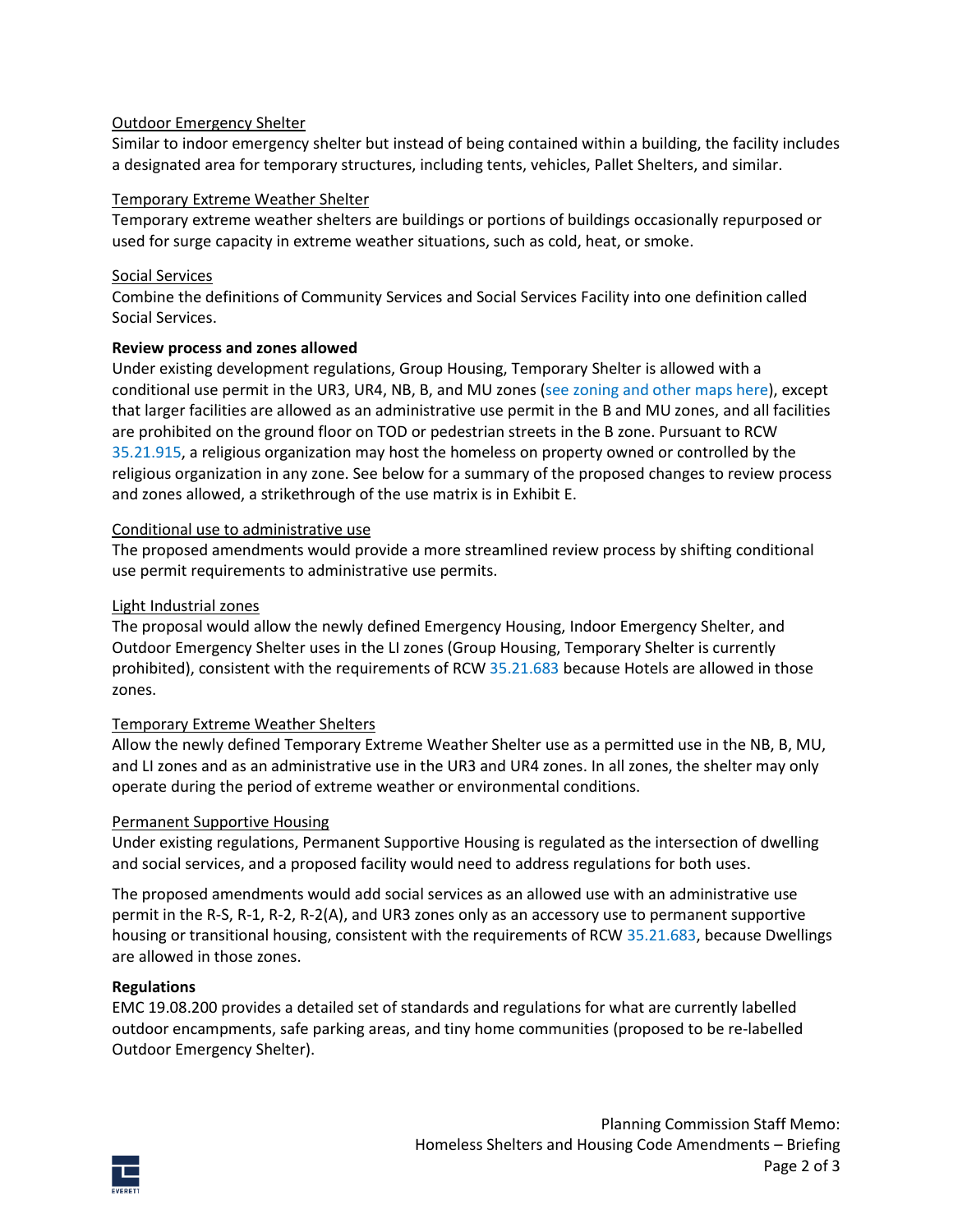Staff propose expanding the applicability of the section such that it also applies to indoor facilities (Indoor Emergency Shelters and Emergency Housing) then reworking this section into five parts, with different categories of regulations and standards applicable to different subsets of uses:

- A. Applicability
- B. General provisions
- C. Standards for indoor emergency shelters and emergency housing.
- D. Standards for indoor emergency shelters and outdoor emergency shelters.
- E. Standards for outdoor emergency shelters.

See appendix C for details.

### **REQUEST OF THE PLANNING COMMISSION**

Review the information in this memo, prepare questions and points of discussion for the planning commission's meeting on May 17, and provide feedback on potential code amendments at the meeting.

### **EXHIBITS**

| Exhibit A | <b>EMC 19.04 Definitions</b>                            |
|-----------|---------------------------------------------------------|
| Exhibit B | EMC 19.05.068 Temporary uses                            |
| Exhibit C | EMC 19.08.200 Homeless Shelters and Housing             |
| Exhibit D | <b>EMC 15.02 Land Use and Project Review Procedures</b> |
| Exhibit E | <b>EMC 19.05 Use Matrices</b>                           |
| Exhibit F | EMC 19.13.190 Temporary Extreme Weather Shelters (NEW)  |

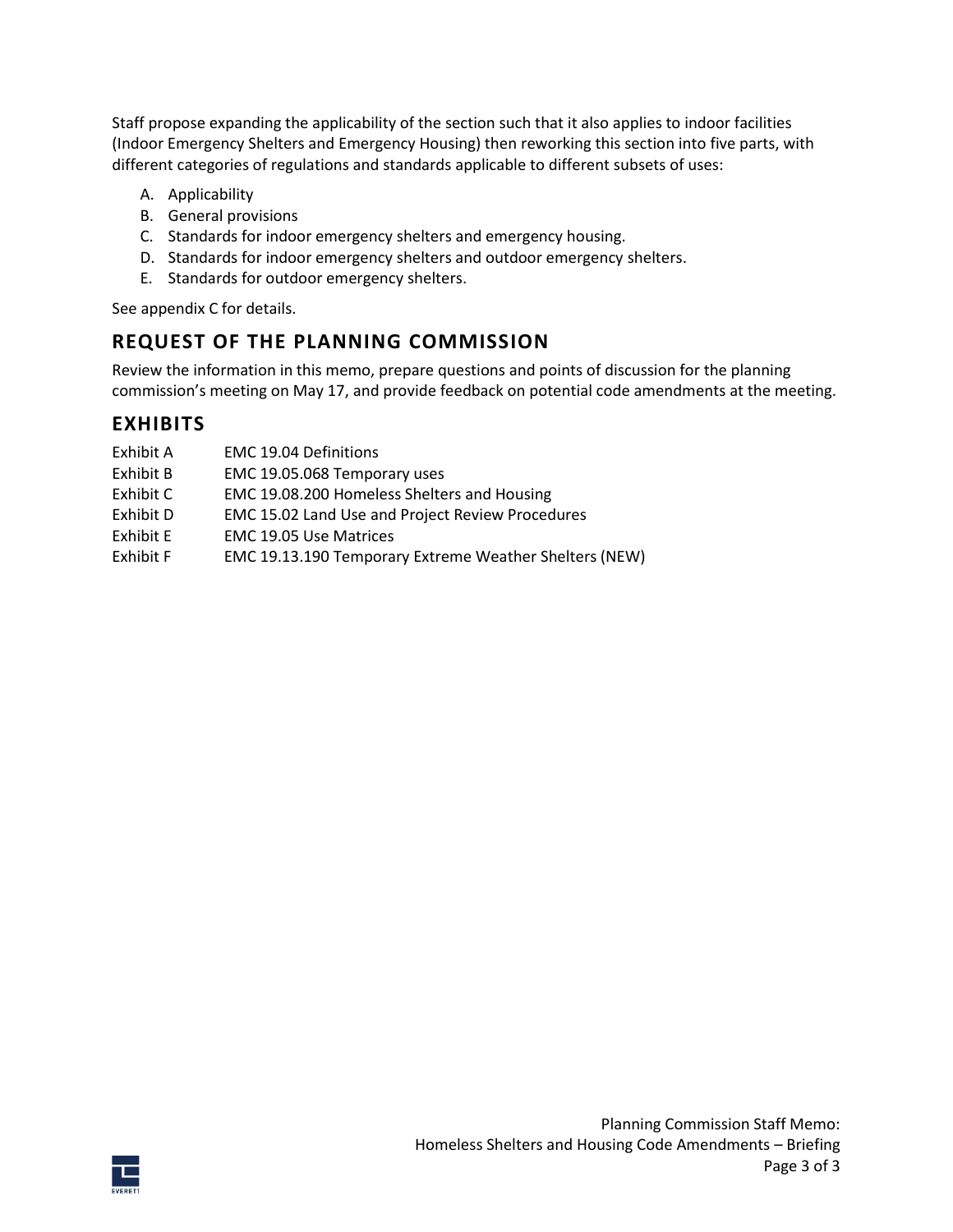# **EXHIBIT A – EMC 19.04 DEFINITIONS**

| <b>Existing</b>                                                                                                                                                                                                                                                                                                                                                                                                                                                                                                                                                                                                                                                                                                                                                                                           | Proposed                                                                                                                                                                                                                                                                                                                                                                                                                                                                                                                                                                                                                                                                                                                                                                                                                                                         |  |  |  |  |  |
|-----------------------------------------------------------------------------------------------------------------------------------------------------------------------------------------------------------------------------------------------------------------------------------------------------------------------------------------------------------------------------------------------------------------------------------------------------------------------------------------------------------------------------------------------------------------------------------------------------------------------------------------------------------------------------------------------------------------------------------------------------------------------------------------------------------|------------------------------------------------------------------------------------------------------------------------------------------------------------------------------------------------------------------------------------------------------------------------------------------------------------------------------------------------------------------------------------------------------------------------------------------------------------------------------------------------------------------------------------------------------------------------------------------------------------------------------------------------------------------------------------------------------------------------------------------------------------------------------------------------------------------------------------------------------------------|--|--|--|--|--|
| "Clinic" means a building or portion of a building<br>designed and used for the medical, dental or surgical<br>diagnosis or treatment of patients under the care of<br>doctors.                                                                                                                                                                                                                                                                                                                                                                                                                                                                                                                                                                                                                           | No change proposed to the definition of "Clinic".                                                                                                                                                                                                                                                                                                                                                                                                                                                                                                                                                                                                                                                                                                                                                                                                                |  |  |  |  |  |
| "Community services" means a use operated by a<br>public agency, nonprofit, or other organizations of a<br>charitable nature generally providing a service to<br>people of the community. Generally, they provide the<br>service on the site or have employees at the site on a<br>regular basis. The service is ongoing, not just for special<br>events. Examples include drug and alcohol centers,<br>social service facilities, soup kitchens, food banks, and<br>surplus food distribution centers.<br>"Social service facility" means a facility housing a<br>public or nonprofit agency that provides counseling,<br>therapy or other social or human services to persons<br>needing such services. This definition does not include<br>schools, hospitals, clinics, day care, or residential uses. | "Social services" means a use operated by a public<br>agency, nonprofit, or other organizations of a charitable<br>nature generally providing a service to people of the<br>community. Staff may be located primarily on site or<br>may be based off site and provide regular hours or<br>visits on site. Generally, they provide the service on the<br>site or have employees at the site on a regular basis.<br>The service is ongoing, not just for special events.<br>Examples include counseling, therapy, drug and alcohol<br>rehabilitation, and prepared meal distribution centers,<br>social service facilities, soup kitchens, food banks, and<br>surplus food distribution centers. This definition does<br>not include schools, hospitals, clinics, day care, food<br>banks, or residential uses.<br>Minor note: need to amend EMC $19.13.030(D)(5)$ |  |  |  |  |  |
| "Group housing, temporary shelter" means a shelter<br>providing temporary housing accommodations (ninety<br>days or less) that includes a sponsor and managing<br>agency, the primary purpose of which is to provide<br>temporary shelter for people experiencing<br>homelessness in general or for specific populations of<br>the homeless, or temporary shelter for people<br>experiencing domestic violence. In addition to shelters<br>which provide shelter for up to ninety days, temporary<br>shelters may also include temporary building<br>encampments, temporary safe parking areas,                                                                                                                                                                                                           | "Emergency Housing" has the same meaning as RCW<br>36.70A.030(9):<br>"Emergency housing" means any facility that is<br>constructed for the primary purpose of providing<br>temporary indoor accommodations for individuals or<br>families who are homeless, or at imminent risk of<br>becoming homeless, that is intended to address the<br>basic health, food, clothing, and personal hygiene<br>needs of individuals or families consistent with RCW<br>36.70A.030(9). Emergency housing may or may not<br>require occupants to enter into a lease or an<br>occupancy agreement.                                                                                                                                                                                                                                                                               |  |  |  |  |  |
| temporary outdoor encampments or vehicle resident<br>safe parking for the homeless, and temporary tiny<br>house encampments.                                                                                                                                                                                                                                                                                                                                                                                                                                                                                                                                                                                                                                                                              | "Emergency shelter, indoor" means a facility that is<br>constructed for the primary purpose of providing<br>shelter for people experiencing homelessness in<br>general or for specific populations of people<br>experiencing homelessness consistent with RCW<br>36.70A.030(10). People may be granted admittance on<br>a nightly or extended stay basis. Indoor emergency<br>shelters may include day centers that do not provide<br>overnight accommodations. Supportive services may or                                                                                                                                                                                                                                                                                                                                                                       |  |  |  |  |  |

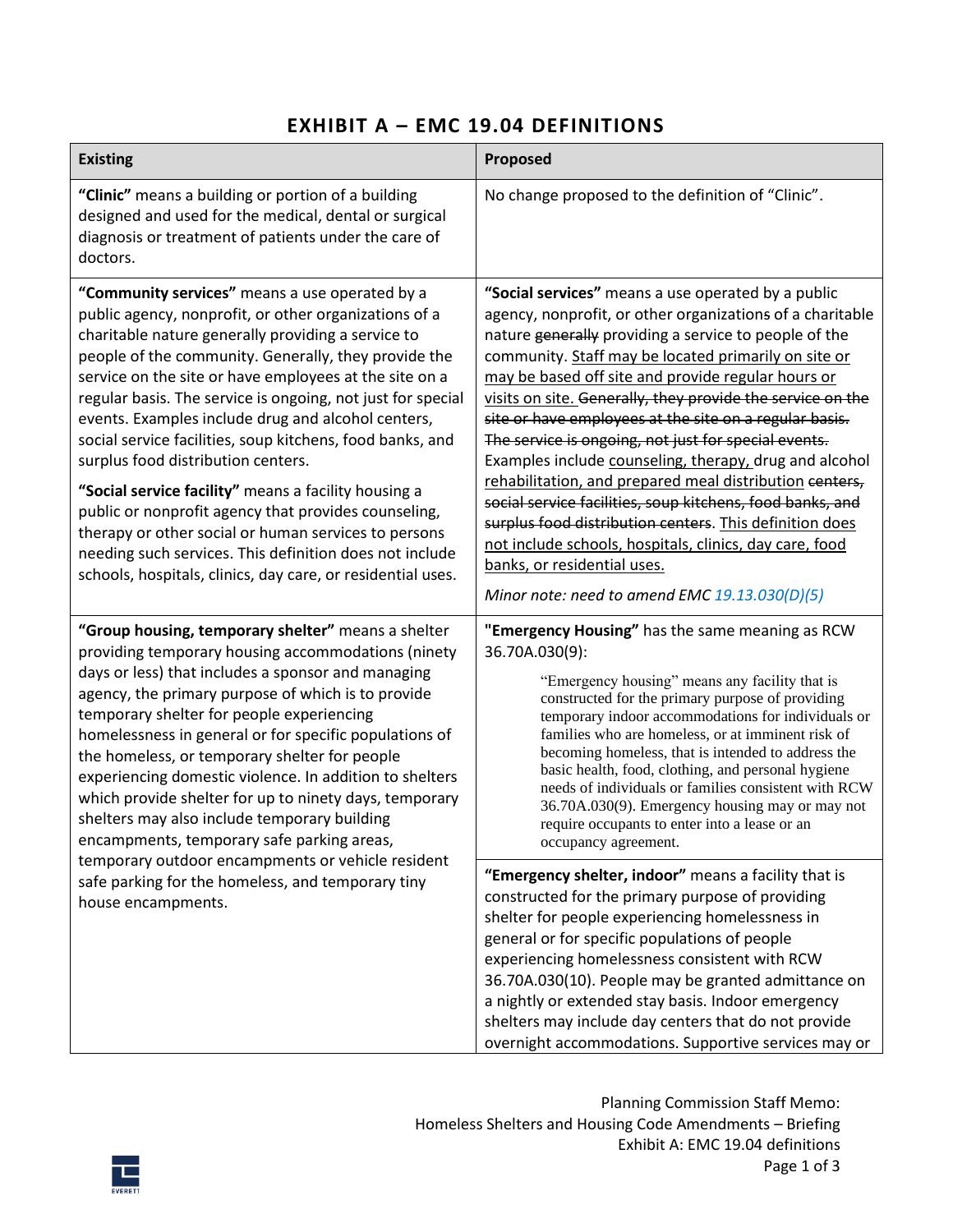# **EXHIBIT A – EMC 19.04 DEFINITIONS**

| <b>Existing</b>                                                                                                                                                                                                                                                                                                                                                                                                                                                                                                                                                                                                                                                                                                                                                                                                                                                                                                                                                                                                                                                        | Proposed                                                                                                                                                                                                                                                                                                                                                                                                                                                                                                                                                                                                                                                                                                                                                                                                                                                                                                                                                                                                                                                                                                                                                                      |  |  |  |  |  |  |
|------------------------------------------------------------------------------------------------------------------------------------------------------------------------------------------------------------------------------------------------------------------------------------------------------------------------------------------------------------------------------------------------------------------------------------------------------------------------------------------------------------------------------------------------------------------------------------------------------------------------------------------------------------------------------------------------------------------------------------------------------------------------------------------------------------------------------------------------------------------------------------------------------------------------------------------------------------------------------------------------------------------------------------------------------------------------|-------------------------------------------------------------------------------------------------------------------------------------------------------------------------------------------------------------------------------------------------------------------------------------------------------------------------------------------------------------------------------------------------------------------------------------------------------------------------------------------------------------------------------------------------------------------------------------------------------------------------------------------------------------------------------------------------------------------------------------------------------------------------------------------------------------------------------------------------------------------------------------------------------------------------------------------------------------------------------------------------------------------------------------------------------------------------------------------------------------------------------------------------------------------------------|--|--|--|--|--|--|
|                                                                                                                                                                                                                                                                                                                                                                                                                                                                                                                                                                                                                                                                                                                                                                                                                                                                                                                                                                                                                                                                        | may not be provided in addition to the provision of<br>shelter.                                                                                                                                                                                                                                                                                                                                                                                                                                                                                                                                                                                                                                                                                                                                                                                                                                                                                                                                                                                                                                                                                                               |  |  |  |  |  |  |
|                                                                                                                                                                                                                                                                                                                                                                                                                                                                                                                                                                                                                                                                                                                                                                                                                                                                                                                                                                                                                                                                        | "Emergency shelter, outdoor" means a facility that<br>provides shelter in temporary structures for people<br>experiencing homelessness in general or for specific<br>populations of people experiencing homelessness.<br>Temporary structure means not affixed to land<br>permanently and not using underground utilities,<br>including tents, vehicles, or other structures not<br>regulated under the building code. or structure<br>encampment, or both, and "temporary" meaning not<br>affixed to land permanently and not using underground<br>utilities, temporary vehicle resident safe parking for<br>people experiencing homelessness, or temporary tiny<br>home communities. People may be granted admittance<br>on a nightly or extended stay basis.                                                                                                                                                                                                                                                                                                                                                                                                               |  |  |  |  |  |  |
|                                                                                                                                                                                                                                                                                                                                                                                                                                                                                                                                                                                                                                                                                                                                                                                                                                                                                                                                                                                                                                                                        | "Extreme weather shelter, temporary" means a facility<br>intended to temporarily shelter people during<br>dangerous weather or environmental events, such as<br>extreme cold, heat, or smoke. People may be granted<br>admittance either for an overnight stay, during the day,<br>or both.                                                                                                                                                                                                                                                                                                                                                                                                                                                                                                                                                                                                                                                                                                                                                                                                                                                                                   |  |  |  |  |  |  |
| "Permanent supportive housing" has the same<br>meaning as RCW 36.70A.030(16): subsidized, leased<br>housing with no limit on length of stay that prioritizes<br>people who need comprehensive support services to<br>retain tenancy and utilizes admissions practices<br>designed to use lower barriers to entry than would be<br>typical for other subsidized or unsubsidized rental<br>housing, especially related to rental history, criminal<br>history, and personal behaviors. Permanent supportive<br>housing is paired with on-site or off-site voluntary<br>services designed to support a person living with a<br>complex and disabling behavioral health or physical<br>health condition who was experiencing homelessness<br>or was at imminent risk of homelessness prior to<br>moving into housing to retain their housing and be a<br>successful tenant in a housing arrangement, improve<br>the resident's health status, and connect the resident<br>of the housing with community-based health care,<br>treatment, or employment services. Permanent | "Permanent supportive housing", also referred to as<br>supportive housing, has the same meaning as RCW<br>36.70A.030(16):<br>"Permanent supportive housing" is subsidized,<br>leased housing with no limit on length of stay that<br>prioritizes people who need comprehensive support<br>services to retain tenancy and utilizes admissions<br>practices designed to use lower barriers to entry than<br>would be typical for other subsidized or unsubsidized<br>rental housing, especially related to rental history,<br>criminal history, and personal behaviors. Permanent<br>supportive housing is paired with on-site or off-site<br>voluntary services designed to support a person<br>living with a complex and disabling behavioral<br>health or physical health condition who was<br>experiencing homelessness or was at imminent risk<br>of homelessness prior to moving into housing to<br>retain their housing and be a successful tenant in a<br>housing arrangement, improve the resident's health<br>status, and connect the resident of the housing with<br>community-based health care, treatment, or<br>employment services. Permanent supportive housing |  |  |  |  |  |  |

Planning Commission Staff Memo: Homeless Shelters and Housing Code Amendments – Briefing Exhibit A: EMC 19.04 definitions Page 2 of 3

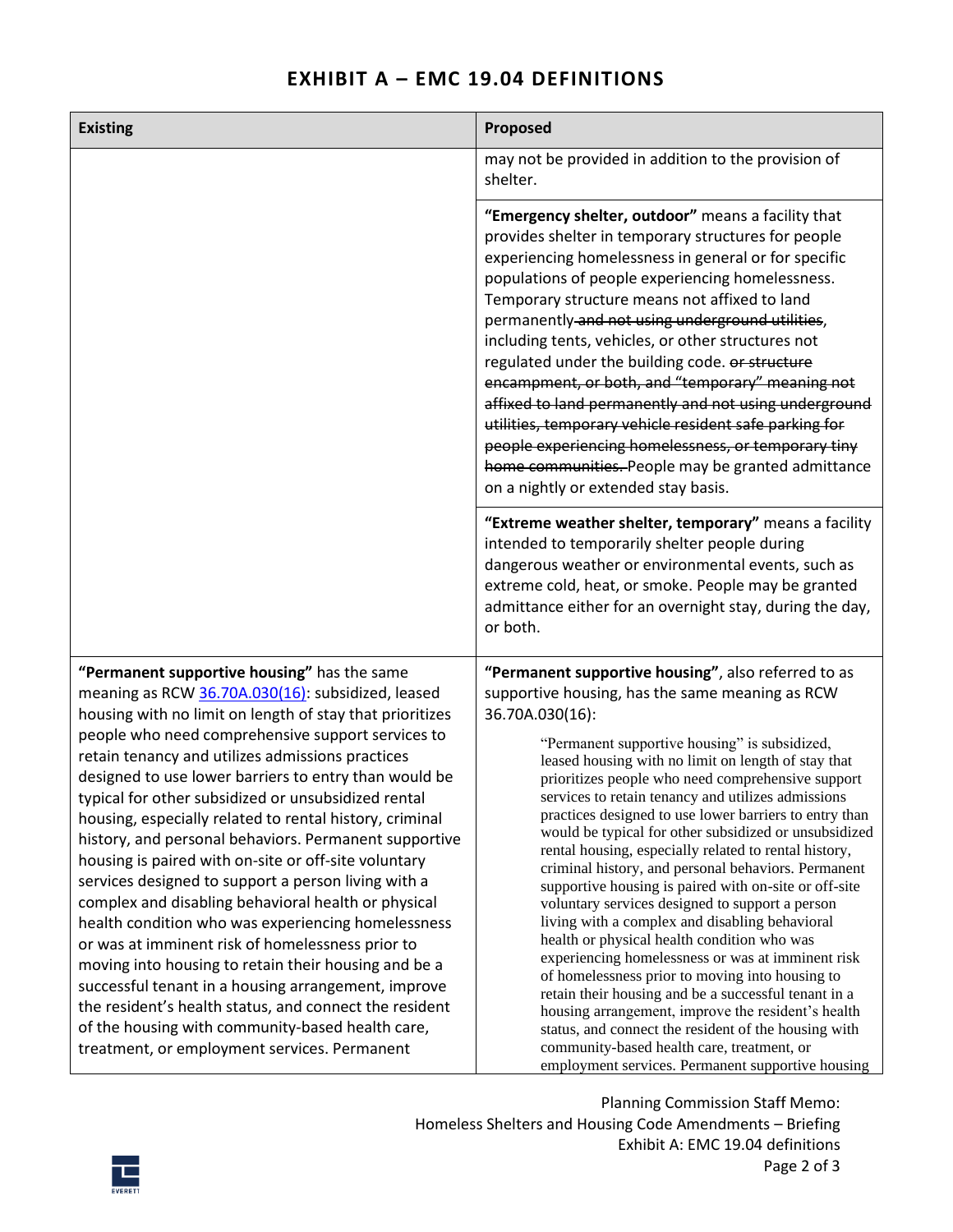| <b>Existing</b>                                                                                                                                                                                                                                                                                                                                                                                                                                                                                                                                                                                                                                                                                                                                                                                                       | Proposed                                                                                                                                                                                                                                                             |  |  |  |  |
|-----------------------------------------------------------------------------------------------------------------------------------------------------------------------------------------------------------------------------------------------------------------------------------------------------------------------------------------------------------------------------------------------------------------------------------------------------------------------------------------------------------------------------------------------------------------------------------------------------------------------------------------------------------------------------------------------------------------------------------------------------------------------------------------------------------------------|----------------------------------------------------------------------------------------------------------------------------------------------------------------------------------------------------------------------------------------------------------------------|--|--|--|--|
| supportive housing is subject to all of the rights and<br>responsibilities defined in chapter 59.18 RCW.                                                                                                                                                                                                                                                                                                                                                                                                                                                                                                                                                                                                                                                                                                              | is subject to all of the rights and responsibilities<br>defined in chapter 59.18 RCW.                                                                                                                                                                                |  |  |  |  |
| "Supportive housing" means a combination of housing,<br>including low barrier housing, and services intended as<br>a cost-effective way to help people live more stable and<br>productive lives. The housing type is a multiple-family<br>dwelling owned or sponsored by a qualified nonprofit<br>provider or government entity, designed for occupancy<br>by persons that are either (1) experiencing or at risk of<br>experiencing homelessness; (2) are experiencing a<br>disability that presents barriers to employment and<br>housing stability; or (3) generally require structured<br>supportive services such as case management and<br>twenty-four-hour on-site facility management to be<br>successful living in the community and is intended to<br>provide long-term, rather than transitional, housing. |                                                                                                                                                                                                                                                                      |  |  |  |  |
| Everett municipal code does not currently include a<br>definition for transitional housing                                                                                                                                                                                                                                                                                                                                                                                                                                                                                                                                                                                                                                                                                                                            | "Transitional housing" has the same meaning as RCW<br>84.36.043(2)(c):                                                                                                                                                                                               |  |  |  |  |
|                                                                                                                                                                                                                                                                                                                                                                                                                                                                                                                                                                                                                                                                                                                                                                                                                       | "Transitional housing" means a project that provides<br>housing and supportive services to homeless persons<br>or families for up to two years and that has as its<br>purpose facilitating the movement of homeless<br>persons and families into independent living. |  |  |  |  |

# **EXHIBIT A – EMC 19.04 DEFINITIONS**

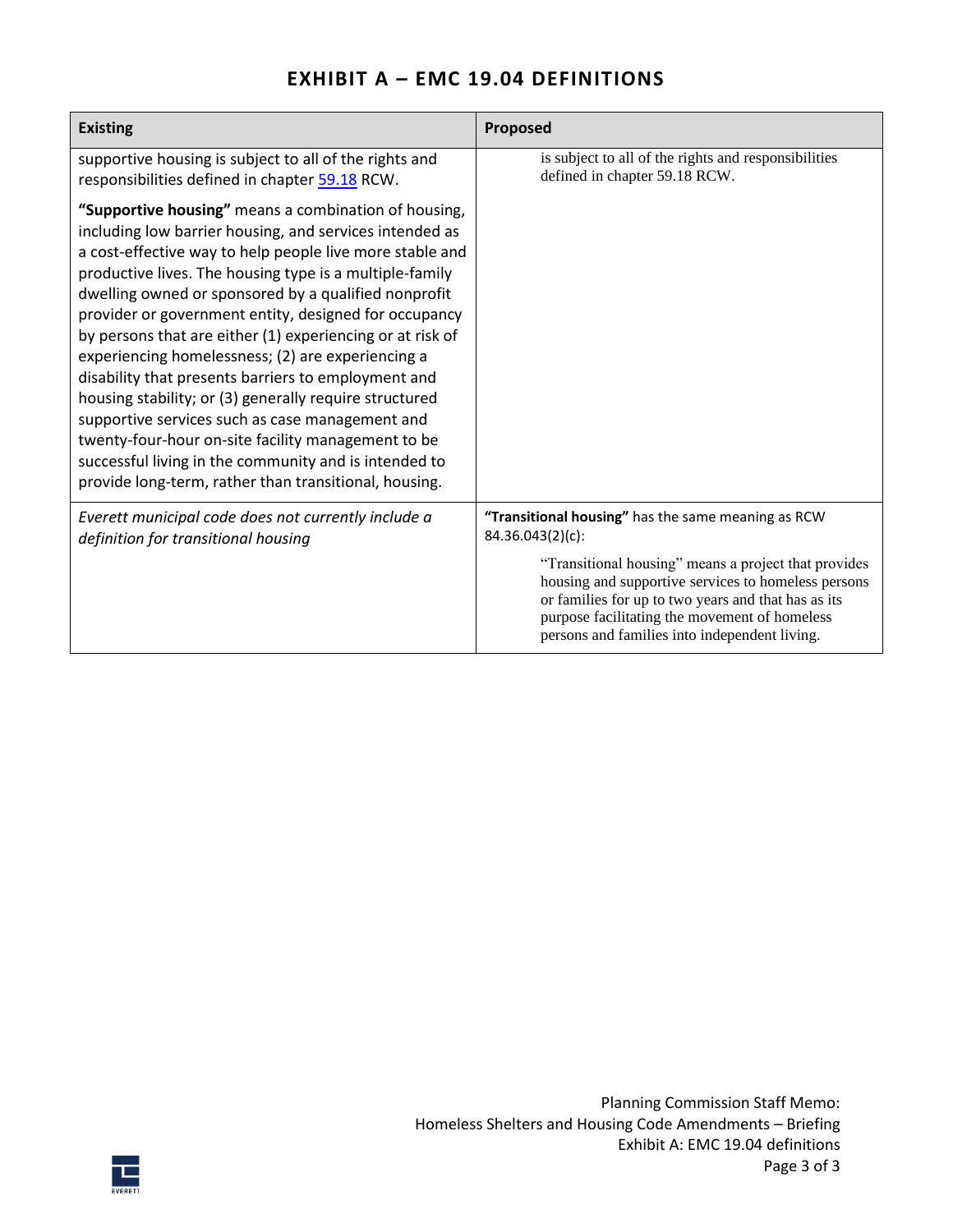# **EXHIBIT B – EMC 19.05.068 TEMPORARY USES**

#### **19.05.068 Temporary uses.**

A. *User Guide.* This section establishes a mechanism whereby the city may, on a short-term basis, permit a use to be conducted that would not otherwise be allowed in the zone in which it is located. This section is intended to permit certain inherently temporary uses, such as community festivals and fresh vegetable stands, that would not be allowed in the zone in which they are proposed, but which, if limited in time and strictly controlled, may be in the best interest of the Everett community.

B. *Process for Deciding Upon a Proposed Temporary Use.* The city will use the review process as described in Chapter [15.02](https://everett.municipal.codes/EMC/15.02) EMC, Local Project Review Procedures, to review and decide upon an application for a temporary use permit.

C. *Application Information.* The applicant shall provide the following information to the planning department:

1. A completed application on the form provided by the planning department, along with all information requested in that form;

2. An irrevocable, signed and notarized statement granting the city permission to summarily abate the temporary use and all physical evidence of that use if it is not removed by the applicant within the period specified as part of the permit, and agreeing to reimburse the city for any expenses incurred by the city in abating the temporary use; and

3. Written permission from the owner of the property upon which the temporary use is proposed to be located authorizing the proponent to use the subject property for the stated purposes and time period.

D. *Criteria for Granting a Temporary Use Permit.* The city may grant a temporary use permit only if it finds that:

1. The proposed temporary use will not be materially detrimental to the public welfare, or injurious to the property or improvements in the immediate vicinity; and

2. The proposed temporary use is compatible in terms of location, access, traffic, noise, nuisance, dust control and hours of operation with existing land uses in the immediate vicinity; and

3. The proposed temporary use is not otherwise allowable in the zone in which it is proposed.

E. *Dimensional Requirements and Development and Performance Standards.* The city shall establish dimensional requirements and development and performance standards as part of the approval of each temporary use permit. The city will use the nature of the proposed use and character of the surrounding area as guides in establishing these requirements and standards.

F. *Frequency and Duration of Temporary Use.* The city may not grant a temporary use permit to the same user for the same use more frequently than once in every three-hundred-sixty-five-day period. The city may only grant a temporary use permit for a specified period of time, not to exceed sixty days except as otherwise provided in this section. The temporary use permit shall specify a date by which the use shall be terminated.

G. *Removal of a Temporary Use.* The city shall designate, as part of the temporary use permit, a period following the expiration of the permit within which the temporary use must be terminated and all

> Planning Commission Staff Memo: Homeless Shelters and Housing Code Amendments – Briefing Exhibit B: EMC 19.05.068 Temporary Uses Page 1 of 2

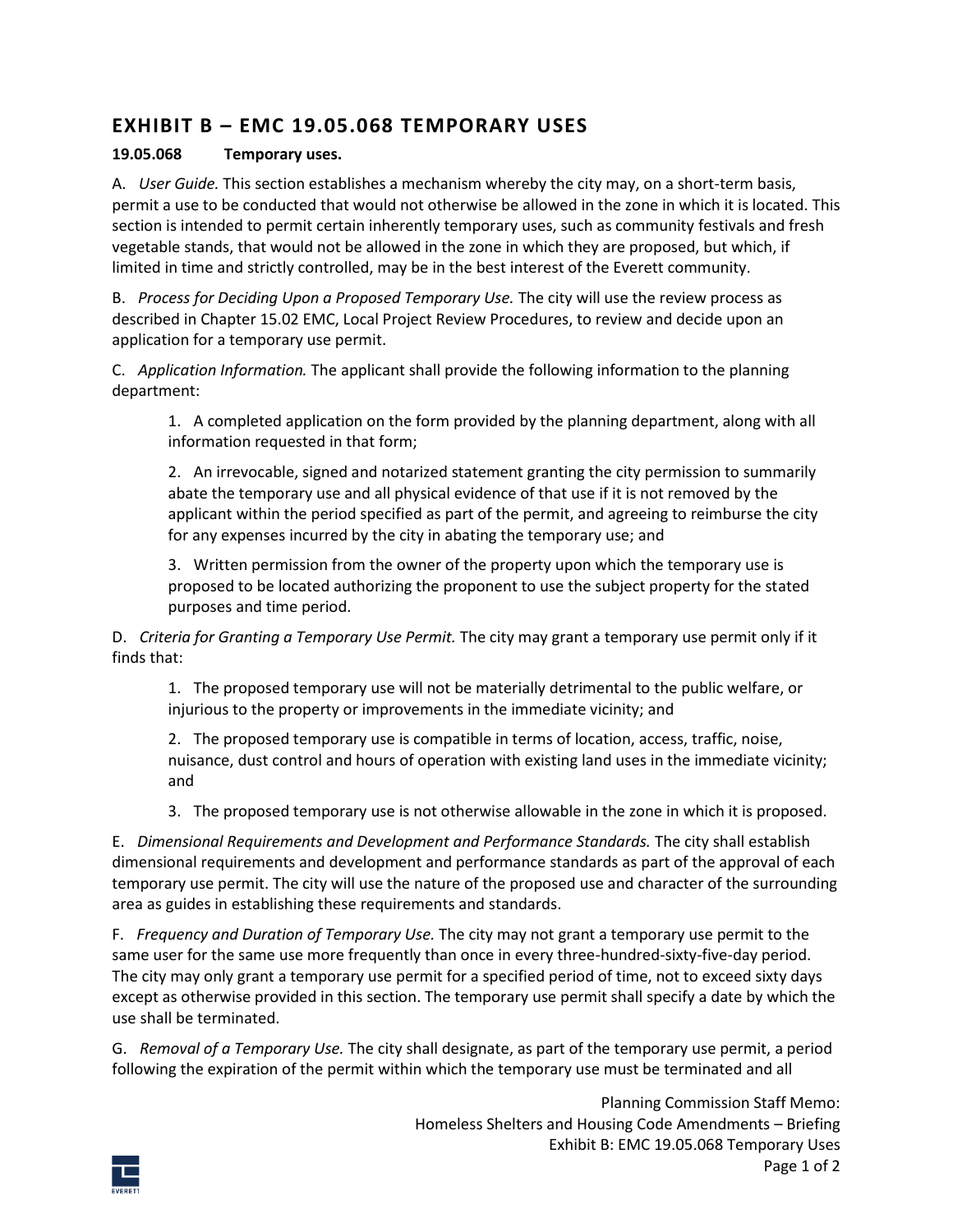# **EXHIBIT B – EMC 19.05.068 TEMPORARY USES**

physical evidence of the use must be removed by the applicant. If the temporary use and all physical evidence of the use are not removed within the time specified, it will constitute a violation of this title. Further, the city is authorized to abate the temporary use in accordance with subsection (C)(2) of this section.

H. *Exception to Permit Requirement.*

1. *Garage Sales.* Garage sales shall be limited to two events per year with a maximum duration not to exceed four days per event.

2. *Commercial and Industrial Zones.* The following temporary uses, when located in commercial and industrial zones for not longer than the time periods specified below, are exempt from the permit requirements of this section:

- a. Not to exceed forty-five days:
	- (1) Christmas tree lots;
- b. Not to exceed ten consecutive days:
	- (1) Amusement rides;
	- (2) Carnivals and circuses;
	- (3) Parking lot sales which are ancillary to the indoor sale of the same goods and services.

I. *Prohibited on Public Right-of-Way.* See EM[C 13.30.010](https://everett.municipal.codes/EMC/13.30.010) for permit requirements to use public right-ofway.

J. Temporary outdoor encampments, safe parking areas or tiny home communities.

1. See EMC [19.08.200](https://everett.municipal.codes/EMC/19.08.200) regarding standards for temporary outdoor encampments, safe parking areas or tiny home communities.

2. See EMC [15.02.140](https://everett.municipal.codes/EMC/15.02.140) regarding notice requirements, review process and appeal procedures for temporary outdoor encampments, safe parking areas or tiny home communities.

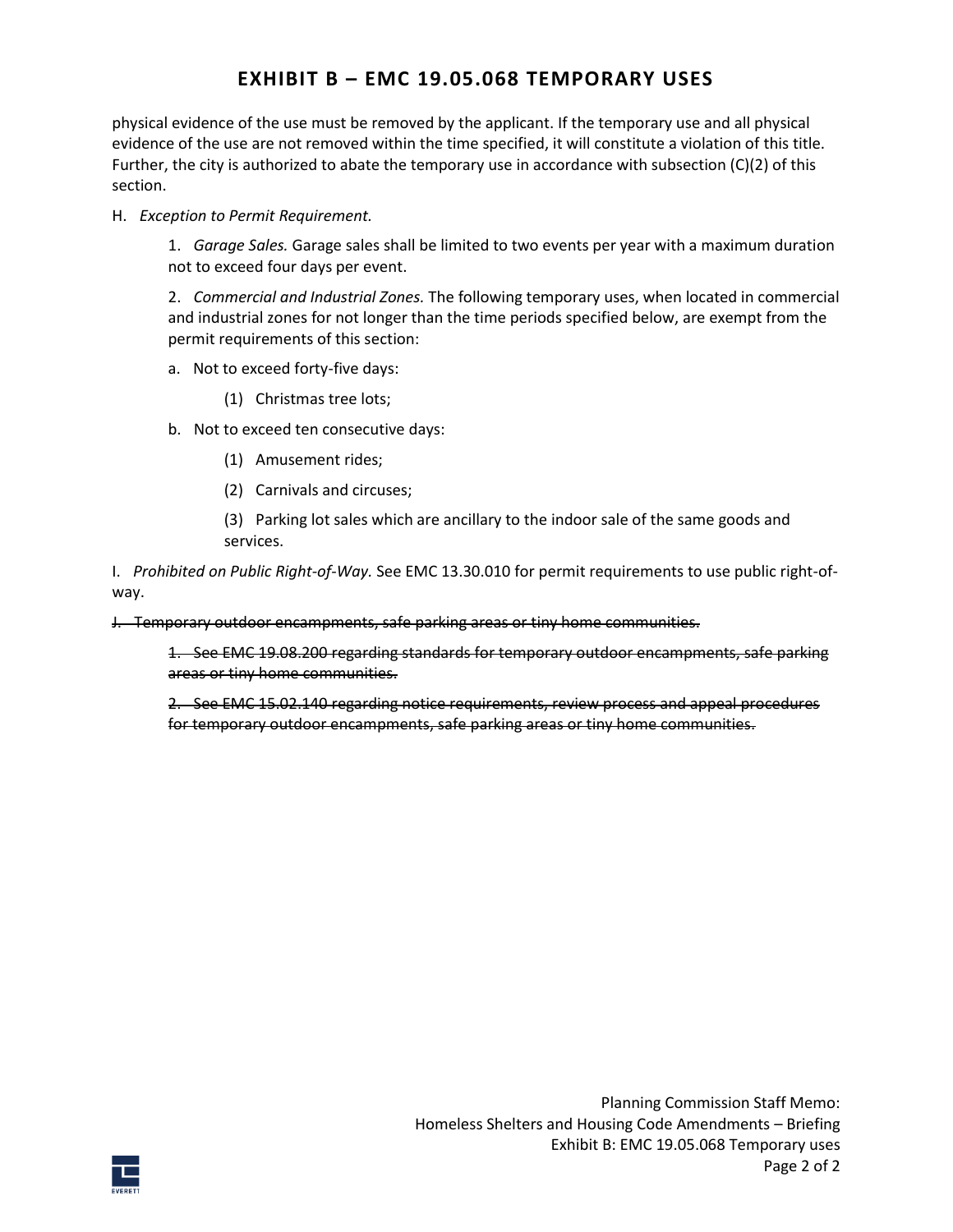#### **19.08.200 Group housing, temporary shelters. Homeless shelter and housing.**

#### *A. Applicability*

- 1. This section applies to the following uses: group housing, temporary shelters:
	- a. Emergency Housing
	- b. Indoor Emergency Shelter
	- c. Outdoor Emergency Shelter

a. Outdoor encampments, including any temporary tent or structure encampment, or both, and "temporary" meaning not affixed to land permanently and not using underground utilities;

- b. Temporary safe parking areas; or
- c. Temporary tiny home communities.
- 2. This section shall not apply to:
	- a. Emergency or disaster situations as defined by  $RCW$  38.52.010(9); provided, however, that the inability of a sponsor or managing agency to locate a site shall not be deemed to constitute an emergency or disaster.
	- b. Placement of a tiny house or a tiny house with wheels used as a primary residence in a manufactured/mobile home community; provided, that each tiny house contains at least one internal toilet and at least one internal shower or the manufactured/mobile home community provides for the toilets and showers.

#### *B. General provisions.*

- 1. Facilities which provide shelter for persons experiencing domestic violence are allowed as a permitted use without a requirement for notice to adjacent property owners.
- 2. A religious organization may host individuals or families experiencing homelessness pursuant to RCW 35.21.915, including extreme weather shelters, on property owned or controlled by the religious organization whether within buildings located on the property or elsewhere on the property outside of buildings, subject to the conditions set forth in this section.
- 3. The city may require an organization to enter into a memorandum of understanding for fire safety that includes inspections, an outline for appropriate emergency procedures, a determination of the most viable means to evacuate occupants from inside a site with appropriate illuminated exit signage, panic bar exit doors, and a completed fire water agreement indicating: (1) posted safe means of egress; (2) operable smoke detectors, carbon monoxide detectors as necessary, and fire extinguishers; (3) a plan for monitors who spend the night awake and are familiar with emergency protocols, who have suitable communication devices, and who know how to contact the fire department.

#### *C. Standards for indoor emergency shelters and emergency housing.*

Indoor emergency shelters and emergency housing are subject to development standards of the zone in which the facility is proposed.

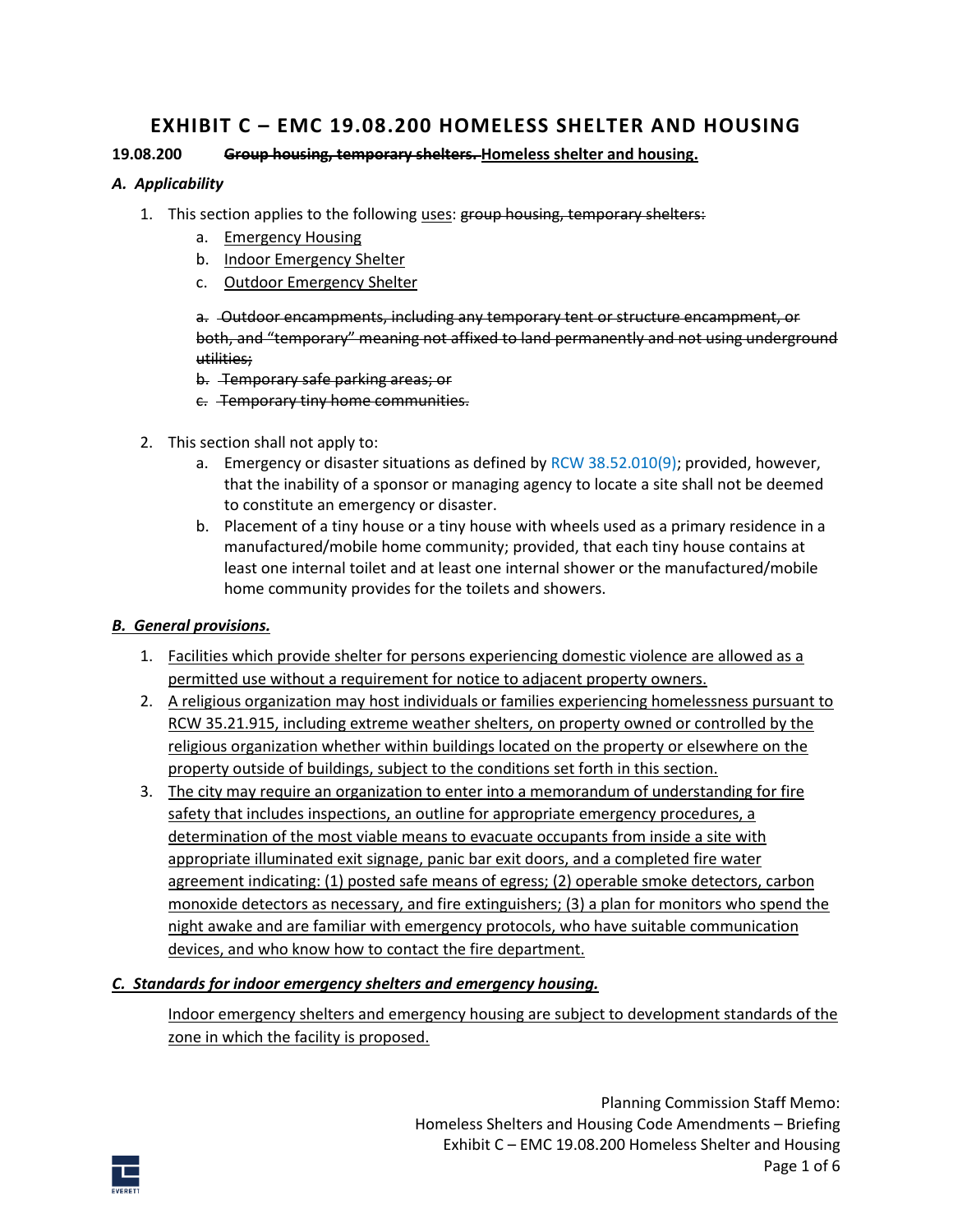#### *D. Standards for indoor emergency shelters and outdoor emergency shelters.*

1. 3. *Encampment Management Responsibility Plan.* Prior to or upon filing their a land use application, the managing agency and sponsor shall prepare an encampment emergency shelter management responsibility plan, which shall be included with their permit application. If children under 18 are allowed in the facility, such as for family shelters, specific provisions must be identified in the management responsibility plan to ensure safety, security, and wellbeing.

#### 2. 11. *Transit Services Transportation Plan.*

a. A transportation plan is required which shall include provision for transit services.

b. The temporary encampment emergency shelter shall be located within one-half mile of transit service.

3. 12. *Code of Conduct.* A code of conduct is required to be enforced by the managing agency. The code shall contain the following as a minimum:

- a. No drugs or alcohol are permitted.
- b. No weapons are permitted.
- c. No violence is permitted.
- d. No open flames are permitted.
- e. No trespassing into private property in the host neighborhood is permitted.
- f. No loitering in the host neighborhood is permitted.
- g. Disturbing neighbors is not permitted.

h. No verbal abuse, intimidating remarks, yelling or degrading remarks against member(s) of the host or host neighborhood are permitted.

i. No verbal abuse, intimidating remarks, yelling or degrading remarks between members of the temporary encampment emergency shelter or managing agency are permitted.

j. No littering on the encampment emergency shelter site or in the host neighborhood is permitted; a weekly trash patrol in the host neighborhood shall be required.

- k. Quiet hours shall be observed daily from nine p.m. to seven a.m.
- 4. 14. *Managing Agency Responsibilities.*

a. The managing agency and temporary encampment residents shall ensure compliance with Washington State statutes and the Everett Municipal Code concerning, but not limited to, drinking water connections, solid waste disposal, human waste, electrical systems, and fireresistant materials.

b. The managing agency shall appoint a member to serve as a point of contact for the Everett police department. At least one member must be on duty at all times. The names of the onduty members shall be posted daily.

Planning Commission Staff Memo: c. The managing agency shall take all reasonable and legal steps to obtain verifiable identification from prospective encampment residents and use the identification to obtain sex offender and warrant checks from the appropriate agency. The managing agency will not be conducting the sex offender and warrant checks but will submit to the appropriate agency the

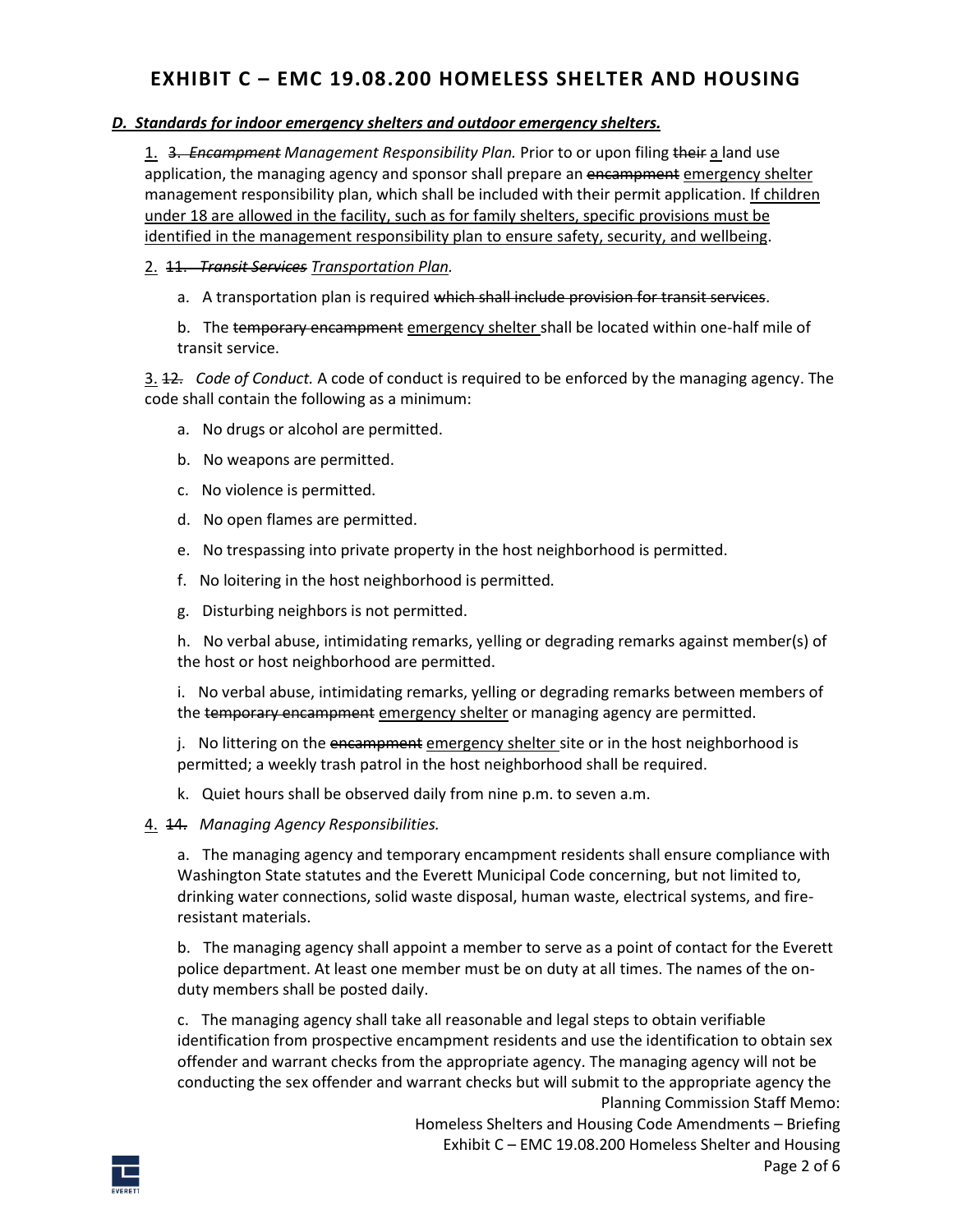verified identification information obtained through such steps. All of the Everett police department's requirements with respect to identified sex offenders or prospective residents with warrants shall be met.

d. The managing agency shall immediately contact the Everett police department if someone is rejected or ejected from the temporary encampment emergency shelter where the reason for rejection or ejection is an active warrant or a match on a sex offender check, or if, in the opinion of the on-duty member or on-duty security staff, the rejected/ejected person is a potential threat to the community.

e. The managing agency shall permit inspections of the temporary encampment emergency shelter by the city's code compliance officers, building inspector, permit services manager, fire marshal or their designee without prior notice. The managing agency shall implement all directives resulting from such inspections within forty-eight hours of notice.

g. The managing agency and temporary encampment emergency shelter residents shall cooperate with other providers of shelters and services for homeless persons within the city and shall make inquiry with these providers regarding the availability of existing resources.

#### 5. 15. *Additional Requirements for Applications Requesting Modification of Standards.*

a. The applicant may request in their application for standards that differ from those in this section only where the applicant submits a description of the standard to be modified and demonstrates how the modification would result in a safe temporary encampment emergency shelter under the specific circumstances of the application in accordance with EMC 15.02.140(D).

#### *E. Standards for outdoor emergency shelters.*

#### B. *Standards for Temporary Outdoor Encampments, Safe Parking Areas or Tiny Home Communities.*

1. 2. *Frequency and Duration.* outdoor emergency shelters may be approved for a period not to exceed one year. The permit shall specify a date by which the use shall be terminated, and the site returned to pre-shelter conditions. The planning director may grant extensions for up to one year provided that all conditions have been complied with and circumstances associated with the use have not changed. A request for an extension should be submitted in writing no less than 60 days prior to the end of the expiration date of the permit to ensure continued operations. Temporary outdoor encampments may be approved for a period not to exceed four consecutive months or six months during any calendar year; provided however, that a separation of ninety days between subsequent or established outdoor encampments at a particular site is required. The temporary use permit shall specify a date by which the use shall be terminated. Temporary outdoor encampments may be approved for a period not to exceed four consecutive months or six months during any calendar year; provided however, that a separation of ninety days between subsequent or established outdoor encampments at a particular site is required. The temporary use permit shall specify a date by which the use shall be terminated.

#### 2. *Maximum size*.

a. Outdoor emergency shelters are limited to forty (40) units per site.

b. The maximum number of residents within a temporary encampment outdoor emergency shelter is one hundred.

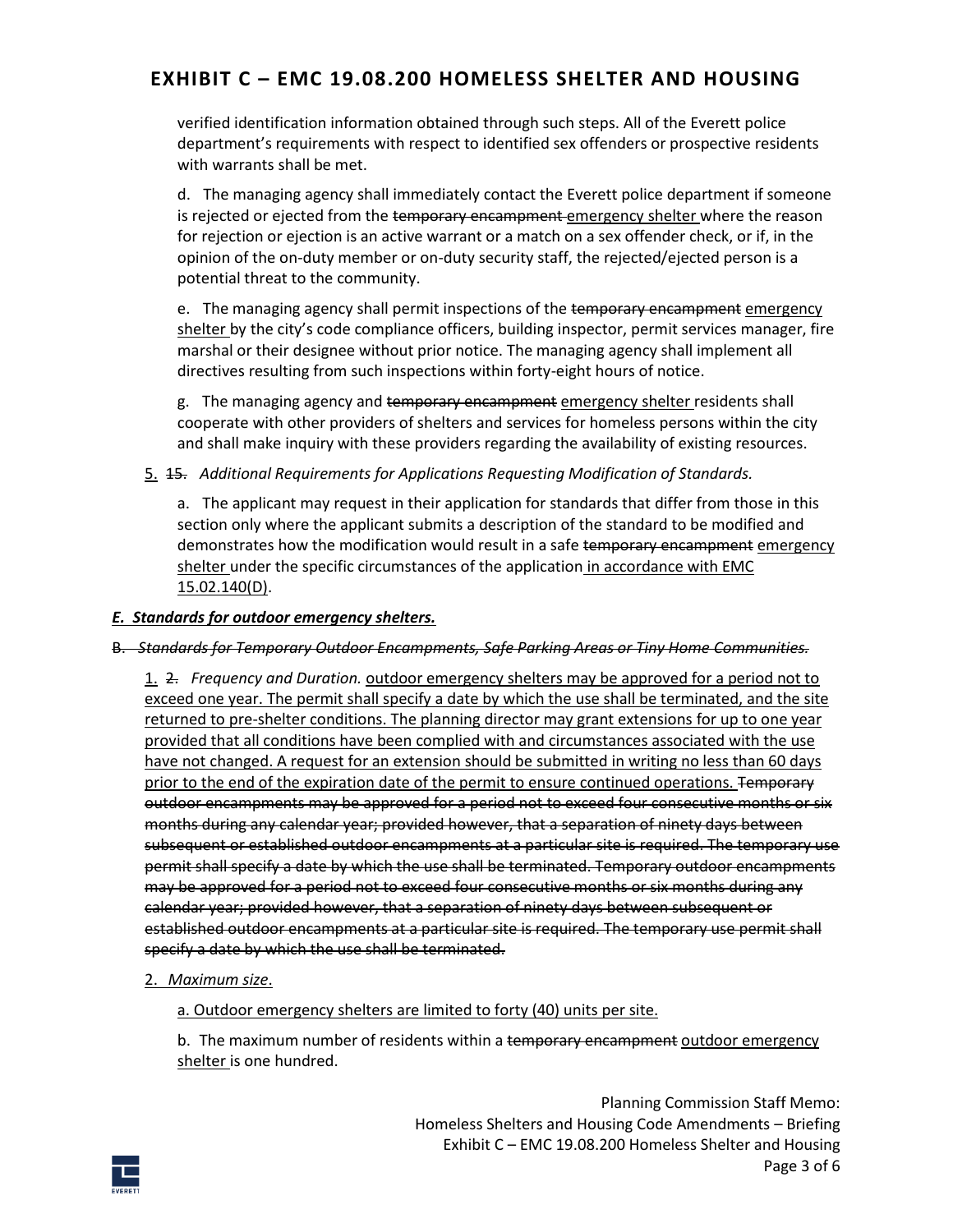#### 3. 6. *Setbacks.*

a. The temporary encampment outdoor emergency shelters shall be located a minimum of forty feet from the property line of abutting properties containing residential uses; any tent, canopy or membrane structure, as defined in the International Fire Code, must be located at least twenty feet away from any building, parked vehicle, internal combustion engines or other tent, canopy or membrane structure.

b. The temporary encampment outdoor emergency shelters shall be located a minimum of forty feet from the property line of abutting properties in commercial or industrial zones, unless the planning director determines that there is sufficient vegetation, topographic variation, or other site conditions that would justify a lesser setback.

4. 7. *Fencing.* Sight-obscuring fencing is required around the perimeter of the temporary encampment outdoor emergency shelters unless the planning director determines that there is sufficient vegetation, topographic variation, or other site condition such that fencing would not be needed effective.

5. 8. *Lighting.* Exterior lighting must be directed downward and contained within the temporary encampment outdoor emergency shelter.

6. 9. *Residents.*

a. No children under eighteen are allowed in the temporary encampment. If a child under the age of eighteen attempts to stay at the temporary encampment, the managing agency shall immediately contact Child Protective Services.

b. The maximum number of residents within a temporary encampment shelter is one hundred.

c. All temporary encampment residents must sign an agreement to abide by the code of conduct and acknowledge that failure to do so shall result in the noncompliant resident's immediate and permanent expulsion from the temporary encampment by the managing agency.

7. 13. *Inspections.*

a. The managing agency shall permit inspections of the temporary encampment outdoor emergency shelter by the Snohomish health district without prior notice and implement all directives of the health district within the time period specified by the health district.

b. The managing agency shall permit access, without prior notice, to the temporary encampment outdoor emergency shelter site at all times for the Everett police department and Snohomish County sheriff.

c. If the city fire marshal finds that fire-related concerns associated with an indoor overnight shelter pose an imminent danger to persons within the shelter, the city may take action to limit the availability to host indoor overnight shelter for religious organizations or any other entity. In addition, the city may require an organization to enter into a memorandum of understanding for fire safety that includes inspections, an outline for appropriate emergency procedures, a determination of the most viable means to evacuate occupants from inside a site with appropriate illuminated exit signage, panic bar exit doors, and a completed fire water

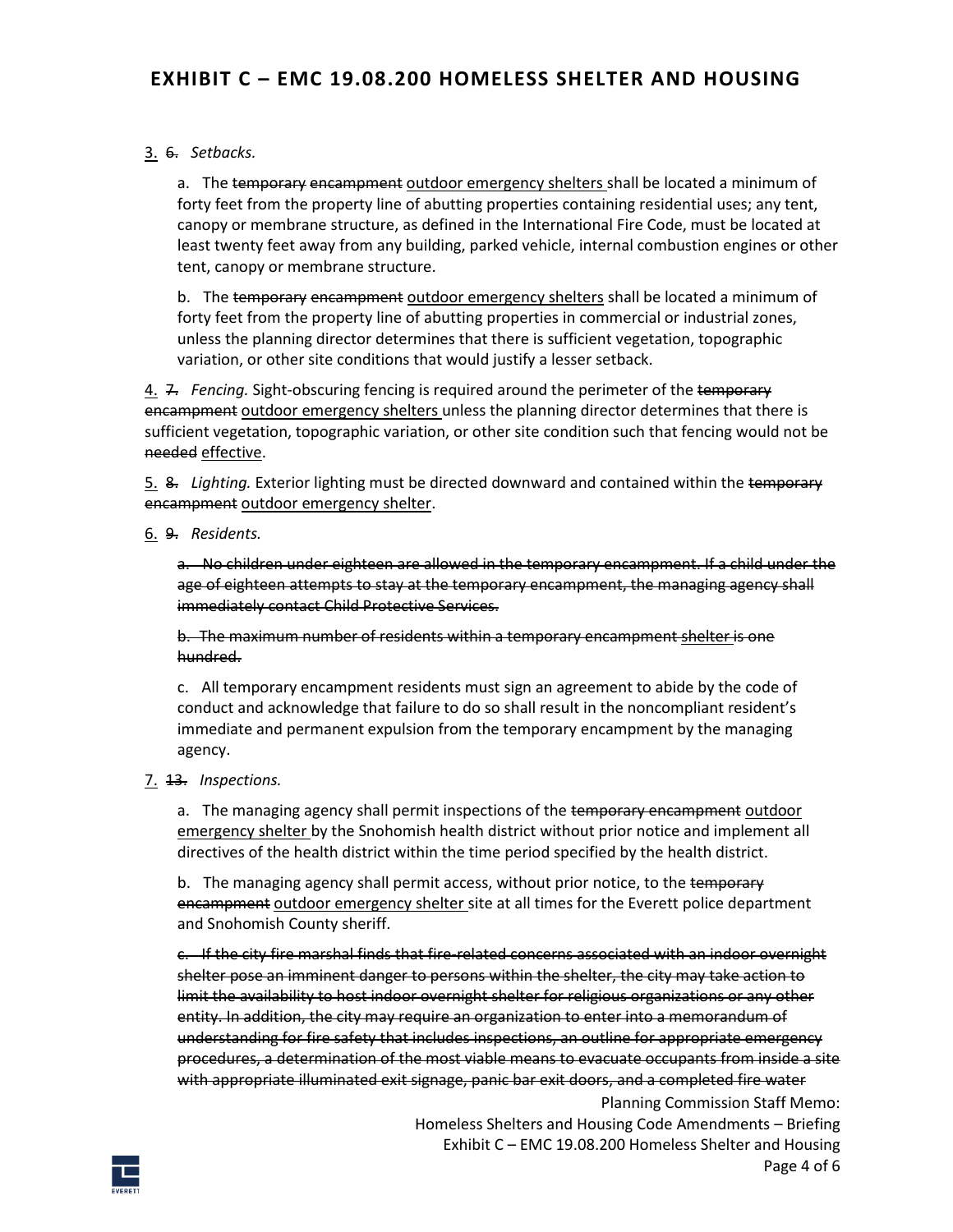agreement indicating: (1) posted safe means of egress; (2) operable smoke detectors, carbon monoxide detectors as necessary, and fire extinguishers; (3) a plan for monitors who spend the night awake and are familiar with emergency protocols, who have suitable communication devices, and who know how to contact the fire department.

8. *Other*:

a. The planning director may impose a maximum unit square footage of one hundred twenty square feet per structure, with units set at least six feet apart;

b. Electricity and heat, if provided, must be inspected and approved by the city's building official;

c. Space heaters, if provided, must be approved by the city fire marshal;

d. Each unit must have a fire extinguisher;

e. Adequate restrooms must be provided, including restrooms solely for families if present, along with hand-washing and potable running water to be available if not provided within the individual units, including accommodating black water; and

1. *Applicability.* These standards apply to any temporary outdoor encampment, safe parking area or tiny home community shelters, hereinafter referred to as "temporary encampments," meeting the frequency and duration standard in subsection (B)(2) of this section.

4. *Safe Parking for Religious Organization.* Pursuant to RCW [35.21.915,](https://everett.municipal.codes/WA/RCW/35.21.915) a regional organization may host safe parking efforts at its on-site parking lot without limitations on any other congregationally sponsored uses and the parking available to support such uses during the hosting, except for limitations as follows:

a. No less than one space may be devoted to safe parking per ten on-site parking spaces;

b. Restroom access must be provided either within the buildings on the property or through use of portable facilities, with the provision for proper disposal of waste if recreational vehicles are hosted; and

c. Religious organizations providing spaces for safe parking must continue to abide by any existing on-site parking minimum requirement so that the provision of safe parking spaces does not reduce the total number of available parking spaces below the minimum number of spaces required by Chapte[r 19.34](https://everett.municipal.codes/EMC/19.34) EMC.

5. *Temporary Tiny Home Communities.* In addition to other provisions of this section, the following requirements must be met for a temporary tiny home community:

a. The review authority may impose a maximum unit square footage of one hundred twenty square feet, with units set at least six feet apart;

b. Electricity and heat, if provided, must be inspected and approved by the city's building official;

c. Space heaters, if provided, must be approved by the city fire marshal;

d. Doors and windows must be included and be lockable;

e. Each unit must have a fire extinguisher;

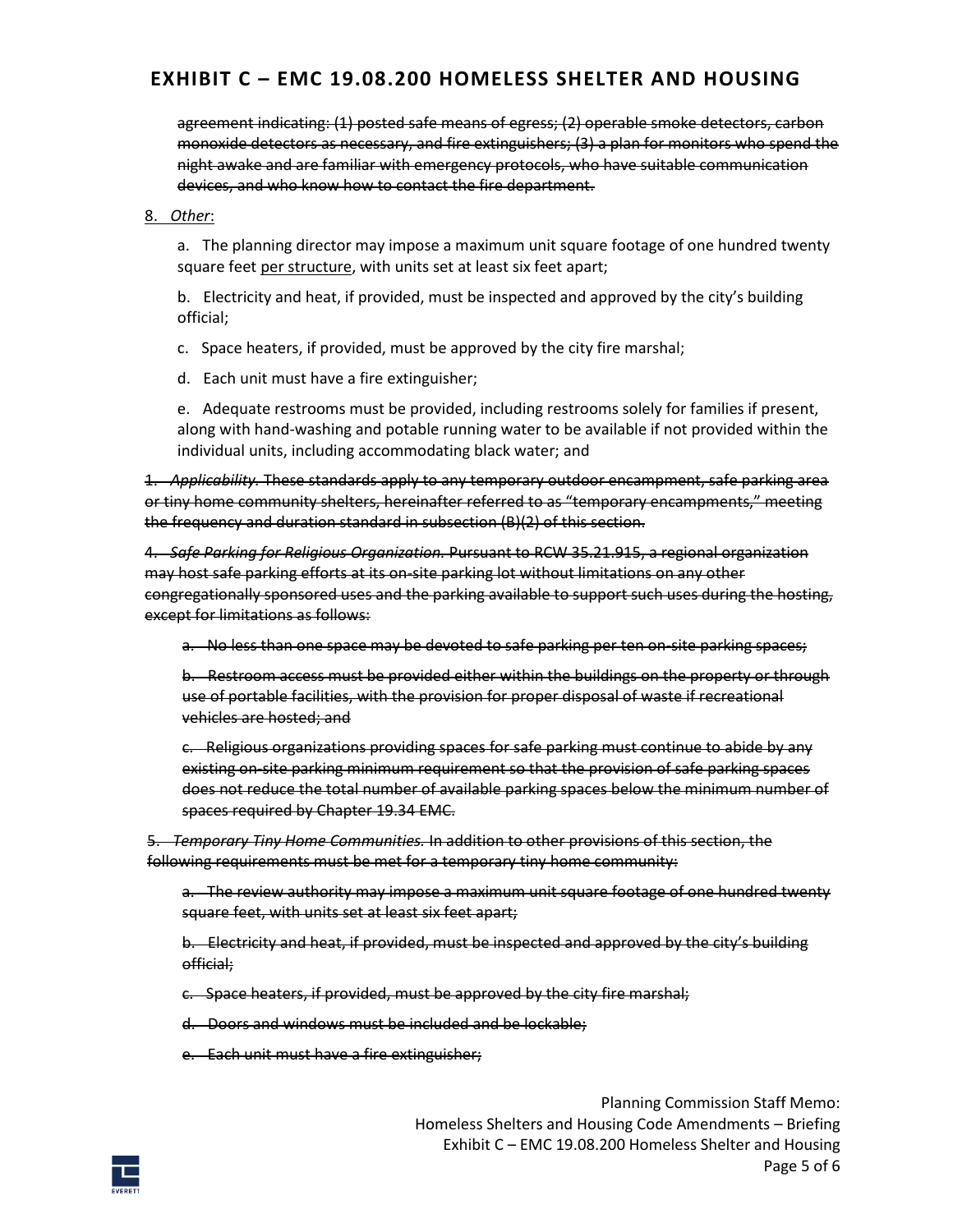f. Adequate restrooms must be provided, including restrooms solely for families if present, along with hand-washing and potable running water to be available if not provided within the individual units, including accommodating black water; and

g. The review authority may recommend that the organization partner with the regional homeless service providers to develop pathways to permanent housing.

10. *Off-street Parking.* Parking for five vehicles shall be provided.

Planning Commission Staff Memo: Homeless Shelters and Housing Code Amendments – Briefing Exhibit C – EMC 19.08.200 Homeless Shelter and Housing Page 6 of 6

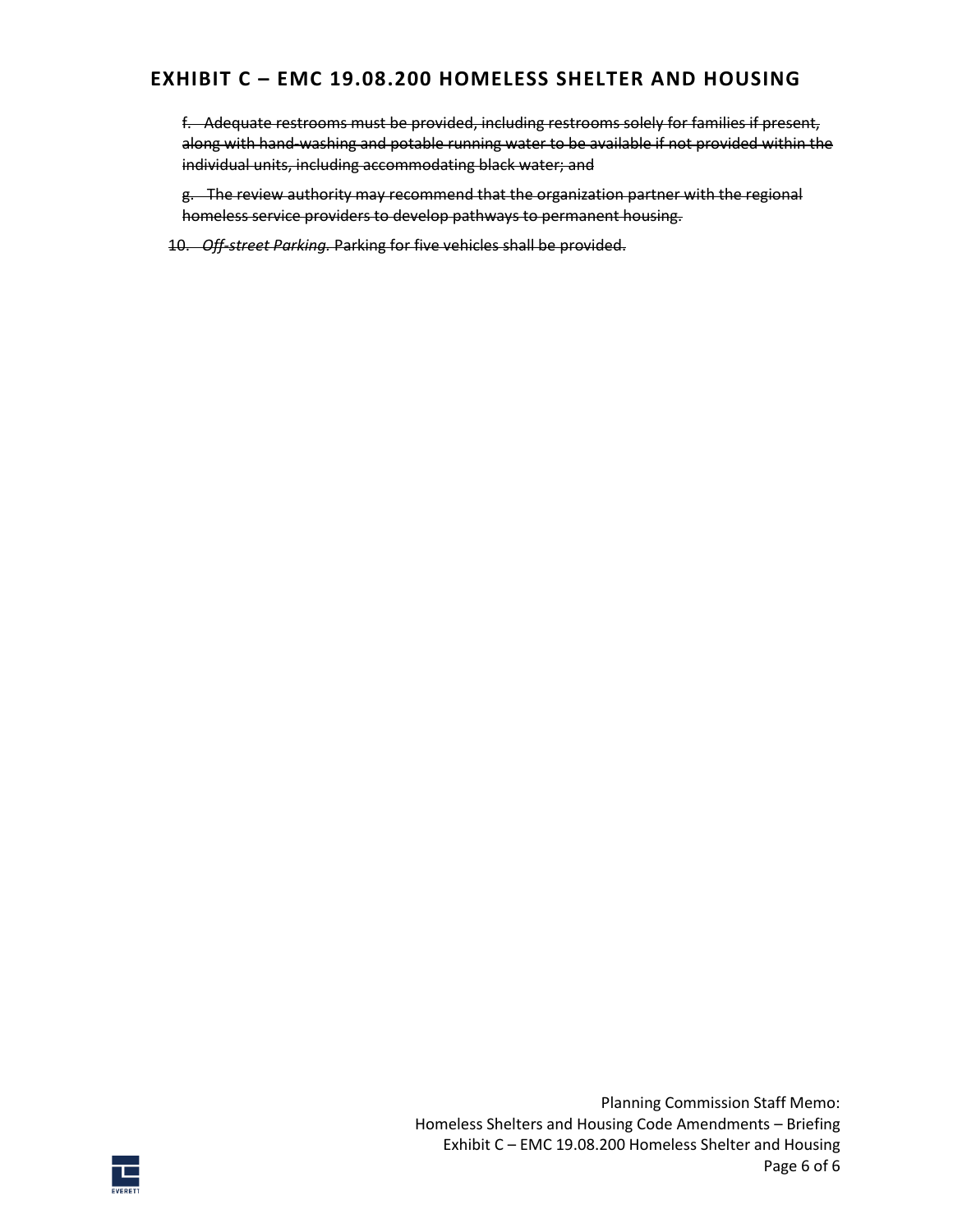# **EXHIBIT D – EMC 15.02 LAND USE AND PROJECT REVIEW PROCEDURES**

#### **EMC 15.02.140 Temporary Outdoor encampments, safe parking areas or tiny home communities emergency shelters.**

Temporary Outdoor encampments emergency shelters, safe parking areas or tiny home communities are subject to the following notice requirements, review process and appeal procedures.

A. *Public Meeting.*

1. A minimum of forty-five calendar days prior to the anticipated start of the encampment outdoor emergency shelter, the sponsor and/or managing agency shall submit an application for an temporary administrative use permit to the planning department and shall participate in a public information meeting organized by the city. The city shall provide mailed notice of the public informational meeting at least ten calendar days before the meeting to the following: (1) owners of property within five hundred feet of the subject property; (2) office of neighborhoods; and (3) any neighborhood organization in the vicinity of the temporary outdoor encampment, safe parking areas or tiny home communities emergency shelter site whose contact information is known to or made known to the managing agency. The sponsor and/or managing agency shall provide to the city the names and addresses of all owners of property within five hundred feet of the subject property. The purpose of the meeting is to provide the surrounding community with information regarding the proposed duration and operation of the temporary outdoor encampment, safe parking areas or tiny home communities emergency shelter, conditions that will likely be placed on the operation of the temporary outdoor encampment, safe parking areas or tiny home communities emergency shelter, requirements of the written code of conduct, and to answer questions regarding the temporary outdoor encampment, safe parking areas or tiny home communities emergency shelter.

2. A public meeting is not required for shelters provided for persons experiencing domestic violence.

#### B. *Notice of Application for Temporary Outdoor Encampments, Safe Parking Areas or Tiny Home Communities Emergency Shelter.*

1. A notice of application and copy of the application for temporary outdoor encampment, safe parking areas or tiny home communities emergency shelter shall be provided prior to the decision regarding the issuance of the permit. The purpose of the notice is to inform the surrounding community of the application. Due to the administrative and temporary nature of the permit, there is no comment period. The notice shall contain, at a minimum, the date of application, comment period date, project location, proposed duration and operation of the temporary outdoor encampment, safe parking areas or tiny home communities emergency shelter, number of residents for the encampment shelter, conditions that will likely be placed on the operation of the temporary outdoor encampment, safe parking areas or tiny home communities emergency shelter, and requirements of the written code of conduct.

2. The completed application shall contain at a minimum contact information for the applicant and detailed information regarding how the applicant will meet the requirements of the temporary administrative use permit and the requirements of the International Fire Code. The managing agency of any encampment temporary outdoor emergency shelter that includes a tent or membrane structure shall comply with the requirements of the International Fire Code as adopted.

> Planning Commission Staff Memo: Homeless Shelters and Housing Code Amendments – Briefing Exhibit D – EMC 15.02 Land Use and Project Review Procedures Page 1 of 3

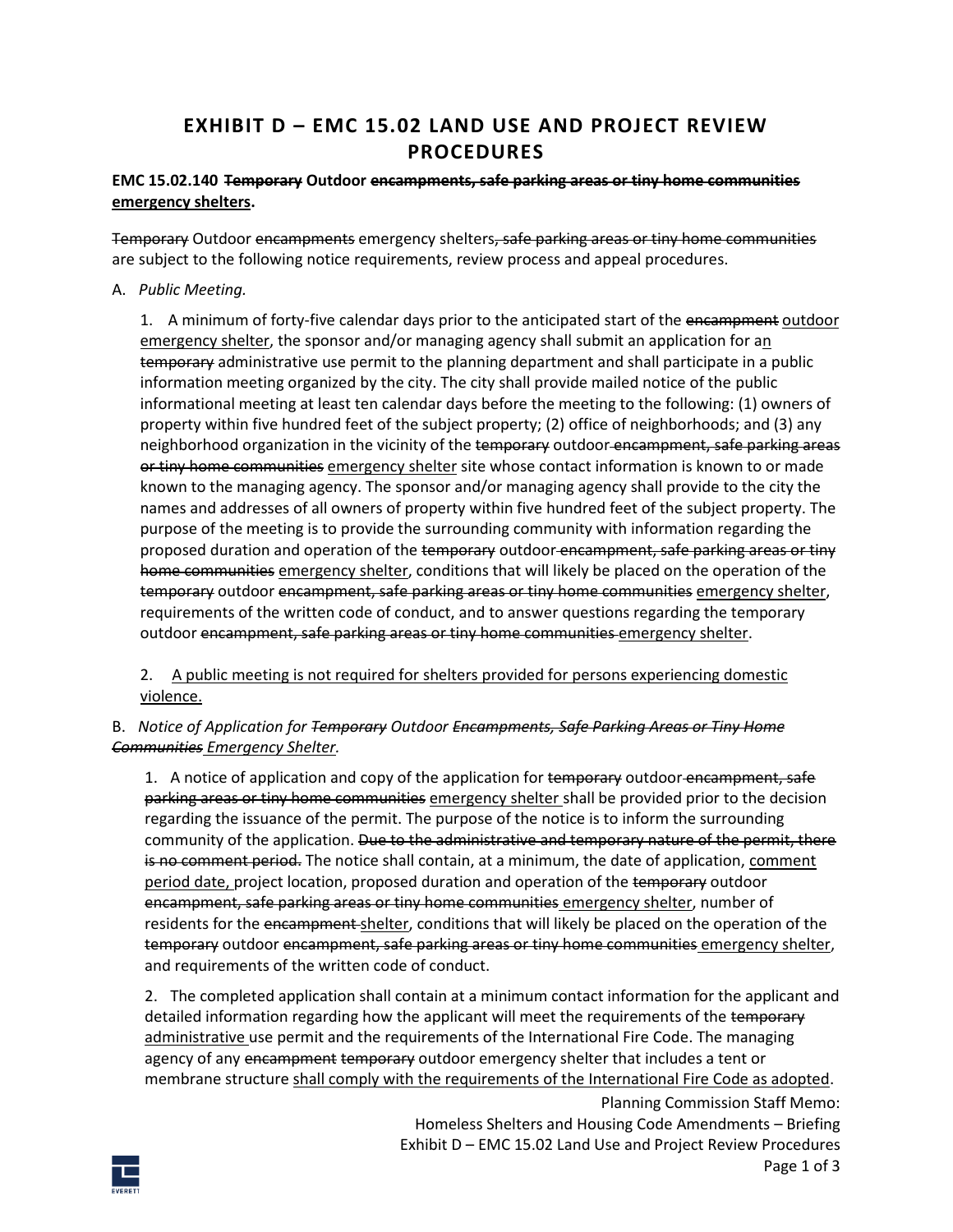# **EXHIBIT D – EMC 15.02 LAND USE AND PROJECT REVIEW PROCEDURES**

in excess of two hundred square feet, and canopies in excess of four hundred square feet, as defined by the International Fire Code, shall also obtain a permit and approval for the tent, canopy or membrane structure from the fire marshal. The form of the notice and the application shall be provided by the planning department upon request by the sponsor and/or managing agency. The planning department shall distribute this notice as follows:

a. A copy of the notice and application, or summary thereof, will be published in the official newspaper of the city at least ten calendar days prior to the decision regarding the issuance of the permit.

b. A copy of the notice and application, or summary thereof, will be mailed to:

(1) Owners of all property within five hundred feet of any boundary of the subject property;

(2) Office of neighborhoods; and

(3) Any neighborhood organization in the vicinity of the temporary outdoor encampment, safe parking areas or tiny home communities emergency shelter site whose contact information is known to or made known to the managing agency, at least ten calendar days prior to the decision regarding the issuance of the permit.

(4) Public notices are not required for shelters provided for persons experiencing domestic violence.

C. *Review Process, Notice of Decision Regarding Issuance of Permit, and Appeal Procedure.* After review of the application for a temporary outdoor encampment, safe parking areas or tiny home communities outdoor emergency shelter, the planning director shall make a decision regarding the issuance of an temporary use permit together with any modifications requested. A notice of such decisions stating whether the permit is granted or denied, along with information regarding the procedure for appeal of the decision, shall be mailed as required for the notice of application within three business days after the decision. The information regarding the procedure for appeal shall state at a minimum as follows:

1. The deadline for filing a notice of appeal of the planning director's decision is fifteen calendar days from the date the decision is mailed; and

2. The notice of appeal of the planning director's decision shall be filed with the city clerk.

3. The planning director's decision may be appealed to the city's hearing examiner, who has jurisdiction to hear this matter and who will issue the final decision of the city after a public hearing. The notice of the time and place of the public hearing shall be provided to the applicant and to any person who, prior to the rendering of the decision on the permit, made a written request for notice or submitted substantial comments on the application for the permit.

4. The public hearing procedures shall be as specified in Sectio[n 15.24.400.](https://everett.municipal.codes/EMC/15.24.400) The hearing examiner shall issue findings within ten business days of the conclusion of the hearing. Within three business days of rendering the written decision, copies shall be mailed to the applicant and all who have requested notice by signing a register provided at the hearing. The hearing examiner's decision shall constitute the city's final decision. Any appeal of the city's final decision may only be made to Snohomish County superior court in accordance with Chapte[r 36.70](https://everett.municipal.codes/WA/RCW/36.70) RCW. The burden of proof on appeal shall be on the appellant.

> Planning Commission Staff Memo: Homeless Shelters and Housing Code Amendments – Briefing Exhibit D – EMC 15.02 Land Use and Project Review Procedures Page 2 of 3

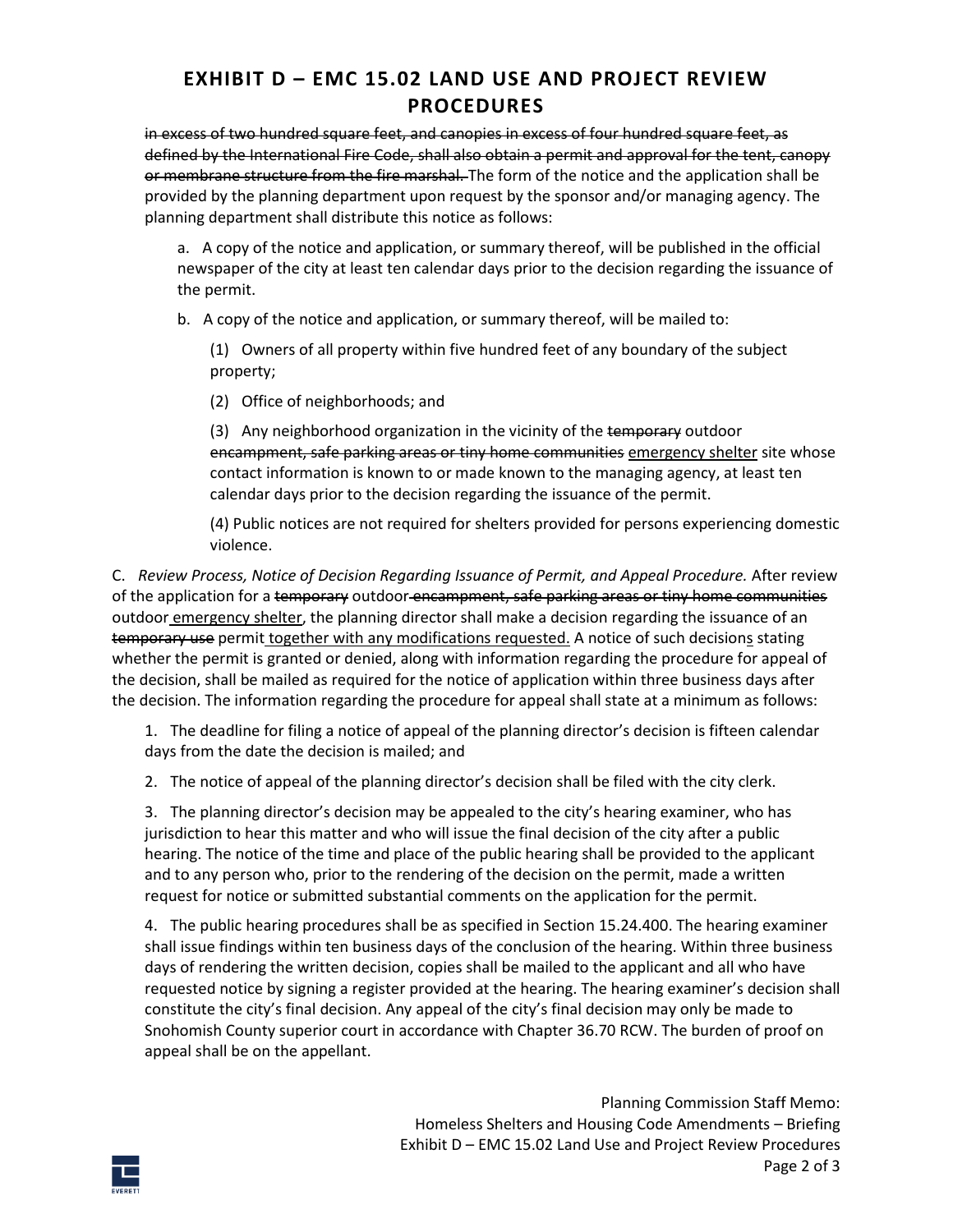# **EXHIBIT D – EMC 15.02 LAND USE AND PROJECT REVIEW PROCEDURES**

#### D. *Additional Requirements for Applications Requesting Modification of Standards for Temporary Outdoor Encampment, Safe Parking Areas or Tiny Home Communities Emergency Shelter.*

1. The applicant may apply for a temporary use permit that applies standards that differ from those in Section 19.08.200(B) only where, in addition to satisfying the requirements in Section 19.05.06x 8, the applicant submits a description of the standard to be modified and demonstrates how the modification would result in a safe temporary outdoor-encampment, safe parking areas or tiny home communities emergency shelter under the specific circumstances of the application. Such requests shall be reviewed by the city's hearing examiner planning director at a public hearing. The hearing examiner planning director shall make a decision regarding the issuance of a a temporary use permit and modification of standards. The n

2. Notice of the request for modification of standards of the time and place of the public hearing shall be provided with a ten-day comment period to the applicant and to any person who, prior to the rendering of the decision on the permit, made a written request for notice or submitted substantial comments on the application for the permit. The public hearing procedures shall be as specified in Sectio[n 15.02.200.](https://everett.municipal.codes/EMC/15.02.200)

23. The hearing examiner planning director shall issue findings within ten business days of the conclusion of the hearing following the notice comment period. Within three business days of rendering the written decision, copies shall be mailed to the applicant and all who have requested notice to the planning director. by signing a register provided at the hearing. The hearing examiner's planning director's decision shall constitute the city's final decision. Any An appeal of the city's final decision planning director' decision may be to the hearing examiner in accordance with EMC 15.02.600(D)(2).only be made to Snohomish County superior court in accordance with Chapter 36.70 RCW.

3. In considering whether the modification should be granted, the city shall first consider the effects on the health and safety of residents and the community. The burden of proof shall be on applicant.

#### **EMC 15.02.070 Review Process II—Planning director review.**

- B. *REV II Decisions Included.* The following permit applications are included as REV II decisions:
	- 2. *Modification of Development Standards.* The following modification of development standards allowed by this title are included as REV II decisions:
		- a. Accessory dwelling units (Section 19.08.100);
		- b. Modification of lot width requirements or on-site open space standards (Chapter 19.08);
		- c. Modification of specific use standards (Chapter 19.13); and
		- d. Modification of structured parking standards (Section 19.12.110).

e. Modification to specific standards for outdoor emergency shelters (Sections 15.02.140(D) and 19.08.200(E)).

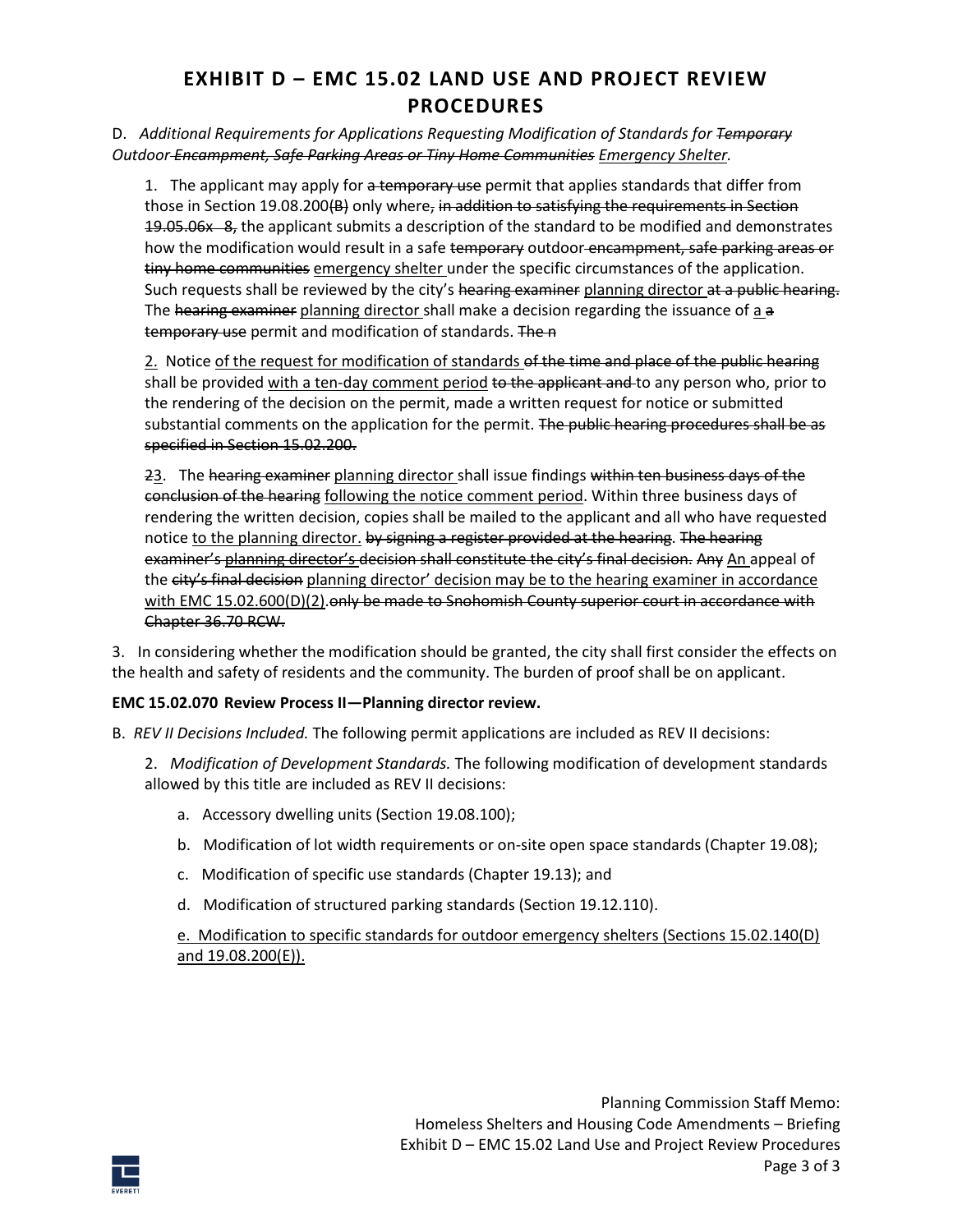### **EXHIBIT E – EMC 19.05 USE MATRICES**

| <b>USE</b>                                             |                      | $R-S$          | $R-1$          | $R-2$            | $R-2$<br>(A)                                     | UR3                      | UR4                                                                                                                                                                                                                                                                                                                                                                                                                                                                                                                                                                                                                                                                                                                                                                                                                                                                                                                                                                                                                                                                                                                                                                                                                                                                                                                                                                                | <b>NB</b>                | B               | <b>MU</b>                | LI<br>LI <sub>2</sub>    | HI           | AG       |
|--------------------------------------------------------|----------------------|----------------|----------------|------------------|--------------------------------------------------|--------------------------|------------------------------------------------------------------------------------------------------------------------------------------------------------------------------------------------------------------------------------------------------------------------------------------------------------------------------------------------------------------------------------------------------------------------------------------------------------------------------------------------------------------------------------------------------------------------------------------------------------------------------------------------------------------------------------------------------------------------------------------------------------------------------------------------------------------------------------------------------------------------------------------------------------------------------------------------------------------------------------------------------------------------------------------------------------------------------------------------------------------------------------------------------------------------------------------------------------------------------------------------------------------------------------------------------------------------------------------------------------------------------------|--------------------------|-----------------|--------------------------|--------------------------|--------------|----------|
| Dwelling                                               | 1-unit               | P              | P              | P                | P                                                | P <sup>2, 5</sup>        | $p^2, 5$                                                                                                                                                                                                                                                                                                                                                                                                                                                                                                                                                                                                                                                                                                                                                                                                                                                                                                                                                                                                                                                                                                                                                                                                                                                                                                                                                                           | $\mathsf{P}^5$           | $\mathsf{P}^5$  | P <sup>5</sup>           |                          |              | P        |
|                                                        | 2-unit               | C <sup>4</sup> | P <sup>3</sup> | $\mathsf{p}^3$   | P                                                | P                        | $p2$ , 5                                                                                                                                                                                                                                                                                                                                                                                                                                                                                                                                                                                                                                                                                                                                                                                                                                                                                                                                                                                                                                                                                                                                                                                                                                                                                                                                                                           | $\mathsf{P}^5$           | p <sup>5</sup>  | p <sub>5</sub>           |                          |              | P        |
|                                                        | 3-to 4-unit          |                |                |                  | P                                                | P                        | P                                                                                                                                                                                                                                                                                                                                                                                                                                                                                                                                                                                                                                                                                                                                                                                                                                                                                                                                                                                                                                                                                                                                                                                                                                                                                                                                                                                  | $\mathsf{P}^1$           | $\mathsf{D}^1$  | $\mathsf{D}^1$           | $A^6$                    |              |          |
|                                                        | Multiple-family      |                |                |                  |                                                  | P                        | P                                                                                                                                                                                                                                                                                                                                                                                                                                                                                                                                                                                                                                                                                                                                                                                                                                                                                                                                                                                                                                                                                                                                                                                                                                                                                                                                                                                  | $\mathsf{P}^1$           | $\mathsf{P}^1$  | $\mathsf{P}^1$           | P <sub>6</sub>           |              |          |
| Group housing, temporary shelter   12 or fewer persons |                      | 9              | 9              | $\mathbf{9}$     | 9                                                | $C^{10}$                 | $C^{10}$                                                                                                                                                                                                                                                                                                                                                                                                                                                                                                                                                                                                                                                                                                                                                                                                                                                                                                                                                                                                                                                                                                                                                                                                                                                                                                                                                                           | $C^{10}$                 | $C^{8, 10}$     | $C^{10}$                 | 8, 9, 10                 | 9, 10        | $A^{10}$ |
| See EMC 19.08.200                                      | More than 12 persons | 9              | 9 <sup>°</sup> | $\boldsymbol{9}$ | 9                                                | $\epsilon$               | <sub>C</sub>                                                                                                                                                                                                                                                                                                                                                                                                                                                                                                                                                                                                                                                                                                                                                                                                                                                                                                                                                                                                                                                                                                                                                                                                                                                                                                                                                                       | $\epsilon$               | $A^8$           | $\mathsf{A}$             | 9 <sup>°</sup>           | $\mathbf{q}$ | 9        |
| Emergency housing (see EMC 19.08.200)                  |                      | $A^9$          | $A^9$          | $A^9$            | $A^9$                                            | $\Delta$                 | $\Delta$                                                                                                                                                                                                                                                                                                                                                                                                                                                                                                                                                                                                                                                                                                                                                                                                                                                                                                                                                                                                                                                                                                                                                                                                                                                                                                                                                                           | $\Delta$                 | $\underline{A}$ | $\underline{\mathsf{A}}$ | $\Delta$                 | $A^9$        | $A^9$    |
| Emergency shelter, indoor (see EMC 19.08.200)          |                      | $A^9$          | $A^9$          | $A^9$            | $A^9$                                            | $\overline{A}$           | $\underline{A}$                                                                                                                                                                                                                                                                                                                                                                                                                                                                                                                                                                                                                                                                                                                                                                                                                                                                                                                                                                                                                                                                                                                                                                                                                                                                                                                                                                    | $\Delta$                 | $\underline{A}$ | $\underline{\mathsf{A}}$ | $\Delta$                 | $A^9$        | $A^9$    |
| Emergency shelter, outdoor (see EMC 19.08.200)         |                      | $A^9$          | $A^9$          | $A^9$            | $A^9$                                            | $\underline{\mathsf{A}}$ | $\Delta$                                                                                                                                                                                                                                                                                                                                                                                                                                                                                                                                                                                                                                                                                                                                                                                                                                                                                                                                                                                                                                                                                                                                                                                                                                                                                                                                                                           | $\underline{\mathsf{A}}$ | $\underline{A}$ | $\underline{\mathsf{A}}$ | $\underline{\mathsf{A}}$ | $A^9$        | $A^9$    |
| Temporary Extreme Weather Shelter (see EMC 19.13.190)  |                      | $A^9$          | $A^9$          | $A^9$            | $A^9$                                            | $\underline{\mathsf{A}}$ | $\underline{A}$                                                                                                                                                                                                                                                                                                                                                                                                                                                                                                                                                                                                                                                                                                                                                                                                                                                                                                                                                                                                                                                                                                                                                                                                                                                                                                                                                                    | $\overline{P}$           | $\overline{P}$  | $\overline{P}$           | $\overline{P}$           | $A^9$        | $A^9$    |
| Lodging-hotels, motels                                 |                      |                |                |                  |                                                  |                          |                                                                                                                                                                                                                                                                                                                                                                                                                                                                                                                                                                                                                                                                                                                                                                                                                                                                                                                                                                                                                                                                                                                                                                                                                                                                                                                                                                                    |                          | P               | P                        | P                        |              |          |
|                                                        |                      | $\overline{2}$ | 19.08.200]     |                  | Permitted only within an existing dwelling unit. |                          | Reference notes for residential uses only<br>TOD streets: Residential use on the ground floor cannot exceed 25% of the street frontage of the block.<br>Allowed on property within a historic overlay zone.<br>See Chapter 19.08 EMC for limitations on 2-unit dwellings in the R-1 and R-2 zones.<br>Allowed only through the unit lot process for subdividing, as provided by Chapter 19.27 EMC.<br>Allowed if meeting the minimum density requirements set forth in EMC 19.06.100.<br>Prohibited in the LI2 zone and allowed in the LI1 zone only within Metro Everett. If on a TOD street,<br>residential use on the ground floor cannot exceed 25% of the street frontage of the block.<br>TOD or pedestrian streets: prohibited use on the ground floor.<br>Use prohibited, except that pursuant to RCW 35.21.915, a religious organization may host the homeless<br>on property owned or controlled by the religious organization whether within buildings located on the<br>property or elsewhere on the property outside of buildings, subject to the conditions set forth in EMC<br>19.08.200 and an administrative use permit (REV II).<br><sup>40</sup> Buildings which provide shelter for persons experiencing domestic violence are allowed as a permitted<br>use without a requirement for notice to adjacent property owners. [NOTE: moving this provision to EMC |                          |                 |                          |                          |              |          |

Planning Commission Staff Memo: Homeless Shelters and Housing Code Amendments – Briefing Exhibit E – EMC 19.05 Use Matrices Page 1 of 2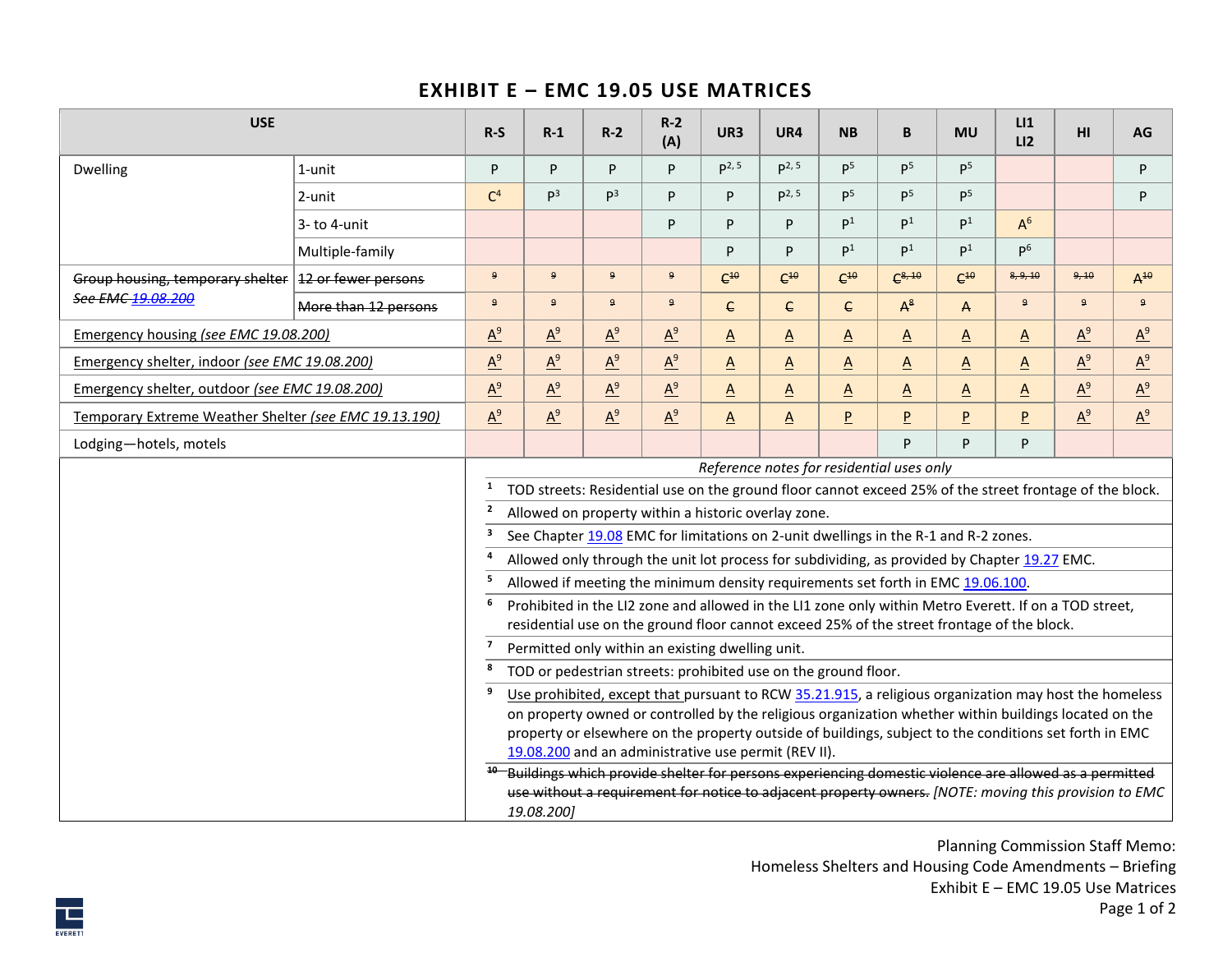# **EXHIBIT E – EMC 19.05 USE MATRICES**

| <b>USE</b>                                                                         | $R-S$                                                                                                                                                                                                                                                                                                                                                                                                                                                                                                                                                                                                                                                                                                                                                                                                                                                                                                                                                                                                                                                                                                                                                                                                                                                                                                                                                                                                                                                                                                                                                                                                                                                                                                    | $R-1$          | $R-2$          | $R-2$<br>(A)   | UR3            | UR4   | <b>NB</b> | B | <b>MU</b>       | LI<br>LI <sub>2</sub> | нı              | AG |
|------------------------------------------------------------------------------------|----------------------------------------------------------------------------------------------------------------------------------------------------------------------------------------------------------------------------------------------------------------------------------------------------------------------------------------------------------------------------------------------------------------------------------------------------------------------------------------------------------------------------------------------------------------------------------------------------------------------------------------------------------------------------------------------------------------------------------------------------------------------------------------------------------------------------------------------------------------------------------------------------------------------------------------------------------------------------------------------------------------------------------------------------------------------------------------------------------------------------------------------------------------------------------------------------------------------------------------------------------------------------------------------------------------------------------------------------------------------------------------------------------------------------------------------------------------------------------------------------------------------------------------------------------------------------------------------------------------------------------------------------------------------------------------------------------|----------------|----------------|----------------|----------------|-------|-----------|---|-----------------|-----------------------|-----------------|----|
| Offices-Clinics, social or human service facility, community<br>services           |                                                                                                                                                                                                                                                                                                                                                                                                                                                                                                                                                                                                                                                                                                                                                                                                                                                                                                                                                                                                                                                                                                                                                                                                                                                                                                                                                                                                                                                                                                                                                                                                                                                                                                          |                |                |                |                | $A^1$ | $p^{16}$  | D | p17             | $A^{17}$              |                 |    |
| <b>Social Services</b>                                                             | P <sup>6</sup>                                                                                                                                                                                                                                                                                                                                                                                                                                                                                                                                                                                                                                                                                                                                                                                                                                                                                                                                                                                                                                                                                                                                                                                                                                                                                                                                                                                                                                                                                                                                                                                                                                                                                           | P <sup>6</sup> | P <sup>6</sup> | P <sup>6</sup> | $\mathsf{P}^6$ | $A^1$ | $p^{16}$  | P | p <sup>17</sup> | $A^{17}$              |                 |    |
| Offices—excluding clinics, social or human service facility,<br>community services |                                                                                                                                                                                                                                                                                                                                                                                                                                                                                                                                                                                                                                                                                                                                                                                                                                                                                                                                                                                                                                                                                                                                                                                                                                                                                                                                                                                                                                                                                                                                                                                                                                                                                                          |                |                |                |                | $A^1$ | P         | P | P               | p <sup>15</sup>       | p <sup>15</sup> |    |
|                                                                                    | Reference notes for Offices-clinics, social or human service facility, community services only<br><sup>1</sup> Permitted only on designated residential mixed-use corridor or TOD streets. The use must be located on<br>the ground floor of a residential mixed-use development with no less than fifty percent of the gross floor<br>area used for single-family or multifamily residential uses.<br><sup>6</sup> Reserved. Social services permitted as an accessory use only in permanent supportive housing or<br>transitional housing facilities and services provided on-site shall be limited to residents of the facility.<br><sup>16</sup> NB zone: permitted to occupy a maximum of fifty percent of the gross floor area.<br><sup>17</sup> In Metro Everett on TOD or pedestrian streets: Clinics, or social or human service facilities, or community<br>services are a prohibited use on the ground floor; provided, however, that the following are not considered<br>clinics for the purpose of this restriction: dentists, psychiatrists, chiropractors, physical therapists,<br>optometrists or ophthalmologists.<br>a) Government public health agency uses providing clinical services shall be deemed to be a permitted<br>use on the ground floor within the MU or LI1/LI2 zone.<br>b) Health events on a property within the MU or LI1/LI2 zone providing clinical health services to the<br>general public, not exceeding three days in duration and occurring not more than once every ninety<br>days, shall be exempt from the prohibition of clinics on the ground floor.<br>(c) Social services may be permitted on the ground floor as an accessory use to indoor emergency |                |                |                |                |       |           |   |                 |                       |                 |    |